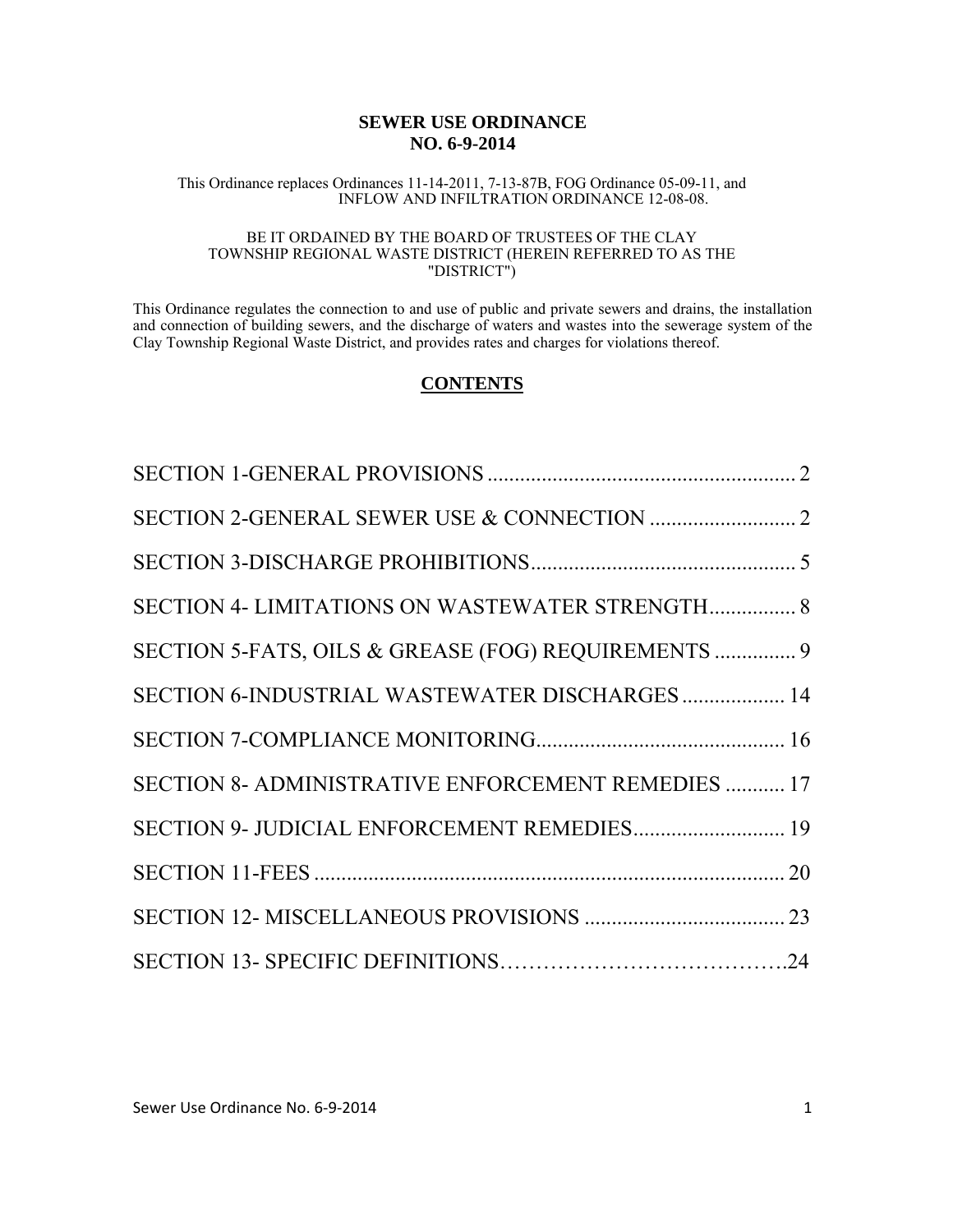# **SECTION 1-General Provisions**

# **1.1 Definitions**

Unless otherwise defined in this Ordinance in Section 13, terms shall be as adopted in the latest edition of Standard Methods for the Examination of Water and Wastewater, published by the American Public Health Association, and American Water Works Association, and the Water Environment Federation and as set forth in 40 CFR 136. Waste constituents and characteristics shall be measured by Standard Methods unless a mutually agreed upon acceptable alternative method is adopted, or in such other method established by state or federal regulatory agencies. Monitoring and metering will be carried out by customarily accepted methods.

### **1.2 Regulations of the Board of Trustees**

The Board of Trustees may adopt and enforce such reasonable regulations not in conflict herewith as it may be deemed necessary for the safe, economical and efficient management of the District's sewerage system and for the construction and use of building (or house) lateral sewers and connections to the sewerage system, which regulations may include limitations of or prohibition of introduction of or infiltration by storm water, surface water, and ground water into the sewerage system.

# **SECTION 2-General Sewer Use & Connection**

# **2.1 Required Sewerage System Connection**

The owner of all houses, buildings, or properties used for human occupancy, employment, recreation or other purposes, situated within the District and abutting on any street, alley, or right-of- way in which there is now located a public sanitary sewer of the District is hereby required at his expense to install a suitable sanitary facility therein, and to connect such facilities directly with the proper public sewer in accordance with the provisions of this Ordinance and the District's connection policy, provided that said public sewer is within three hundred (300) feet of the property line.

Any person constructing a new house or other building for occupancy, employment, recreation, industrial or commercial activity within the District and abutting on any street, alley or easement in which there is now located public sanitary sewer, or along or across which there is access to such a sewer, must connect to such a sewer in accord with applicable ordinances and regulations, and shall not discharge sewage elsewhere than into the sewerage system.

### **2.2 Separate Sewer Requirement**

A separate and independent building (or house) lateral sewer shall be required for every building (or house); except where one building (or house) stands at the rear of another or an interior lot and no private sewer is available or can be constructed to the rear building (or house) through an adjoining alley, court, yard, or driveway and the property owner adds a covenant to his deed pledging not to sell either building separately. In such cases, the building (or house) lateral sewer from the front building (or house) may be extended to the rear building (or house) and the whole considered as one building (or house) lateral sewer.

# **2.3 Right to Reject Waste**

Sewer Use Ordinance No. 6‐9‐2014 2 The District shall have the right to reject waste and prohibit the introduction of rejected waste into the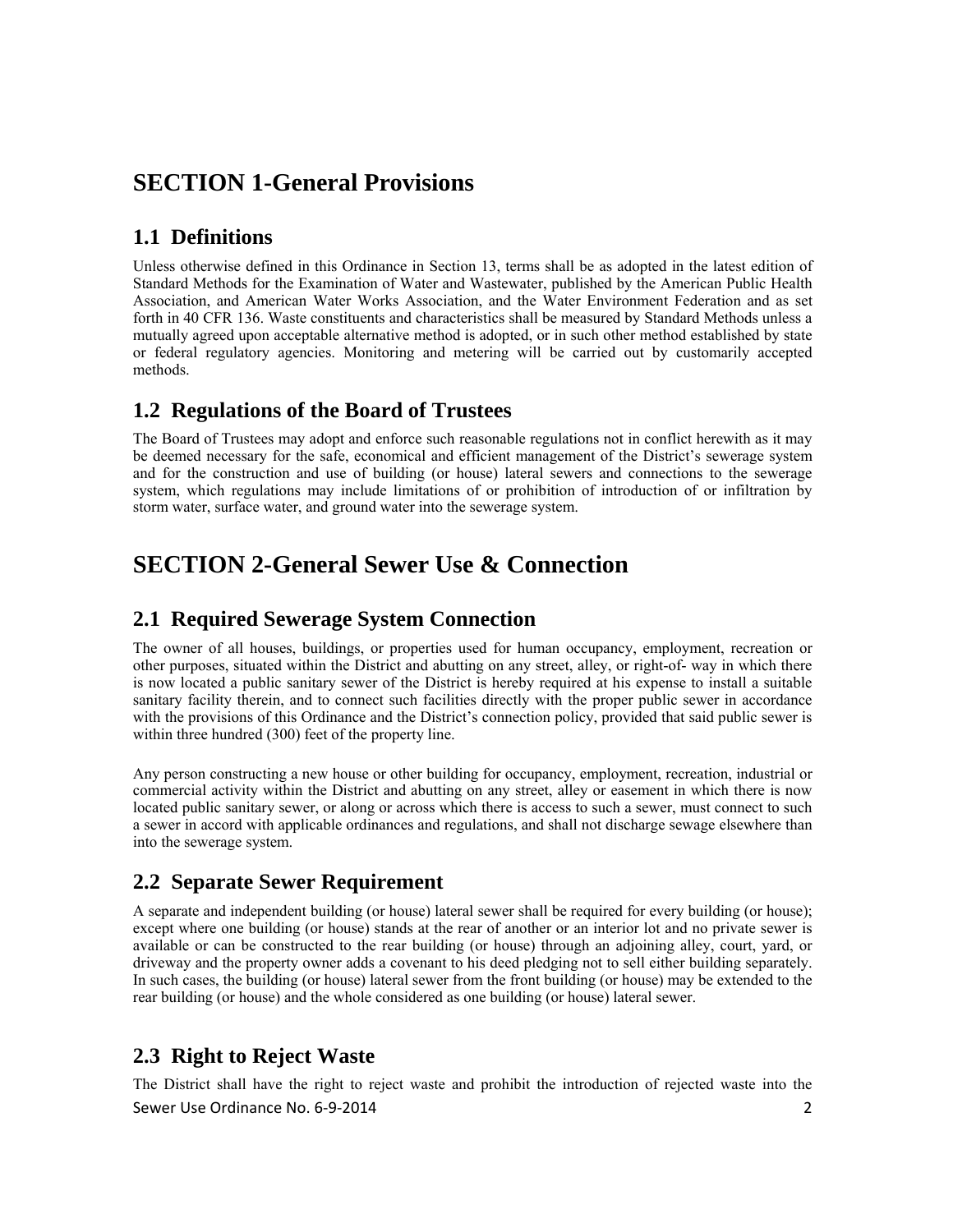sewerage system or the District may require pretreatment of the waste, when the strength or character of the waste, in the sole operation and discretion of the District, is such that it could cause damage to or interfere with the operation of the sewerage system.

# **2.4 Use of Old Building (or House) Lateral Sewer for a New Building** *(or House)*

For initial connection to the sewer system new 6-inch laterals in conformance with District standards shall be constructed at property owner's expense from the building sewer as it exits the building to the lateral's connection at the property line. All septic tanks and piping outside the building must be abandoned.

In cases where building additions, patios, porches, and paved driveways have been constructed atop the existing pipe leaving the building and replacement with a new line is not cost effective, then with approval of the District Engineer, the existing pipe may be inspected and air tested to determine its acceptability and if in suitable conditions approved for usage. The Property Owner shall bear the cost of all testing and shall pay the District for any necessary inspections fees.

# **2.5 Connection of Downspouts, Drains, etc.**

No person shall connect or reconnect roof downspouts, footing drains, areaway drains, driveways, parking lots, or other sources of surface, runoff or groundwater, to a building (or house) lateral sewer or building (or house) drain which is in turn connected directly or indirectly to the sewerage system.

Whenever a property owner has plumbing facilities in his basement serving showers, toilets, washing machines, etc., there shall not be any floor drains or footing drains connected to said plumbing that may convey ground water seepage into the sewer system.

The property owner shall provide dedicated plumbing and pumping systems for sewage. The plumbing shall not be interconnected with sump pumps, footing drains and floor drains.

# **2.6 Inspection: Supervision of Connection**

The applicant for the building (or house) lateral sewer permit shall notify the District or its designated representative when a building (or house) lateral sewer is ready for inspection and connection to the sewerage system. The connection shall be made under the supervision of the inspector or his representative using materials and techniques conforming to the requirements of the District. The applicant shall not cover or bury the sewer until the inspection is completed and the connection approved.

### **2.7 Inflow and Infiltration Reduction Program**

The implementation and operation of this program shall be defined in the "Policy Document to Reduce Inflow and Infiltration (I/I) from the Sanitary Sewer Collection and Treatment System" as approved by the Board of Trustees of the Clay Township Regional Waste District.

# **2.8 Submittal of Plans and Specifications for New Construction**

Plans and Specifications for any sewer, lift station or force main to be connected to the District's Sewer System, must be submitted for review to the District in advance of scheduled construction. The submitted Plans and Specifications must comply with the District's design criteria and any state or county design requirements, as applicable, and their releases or approvals before construction can commence.

The construction of the said released Plans and Specifications must be performed under general supervision of the Design Engineer.

Sewer Use Ordinance No. 6-9-2014 3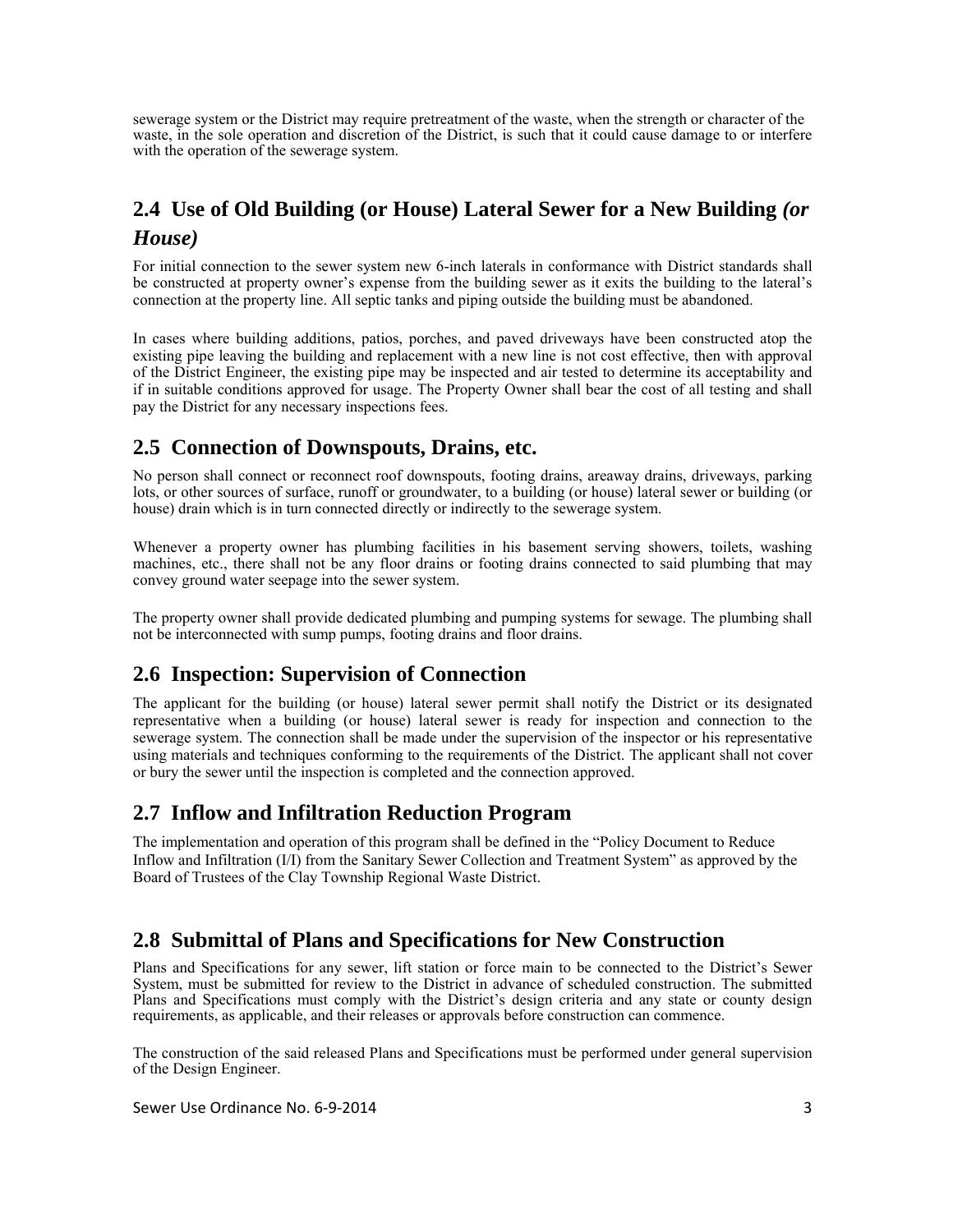# **2.9 Submittal of Plans and Specifications & Required Testing for**

### **Existing Sewers**

Any entity wanting to abandon and re-connect existing sewers to the District sewer system must submit the following information for review by the District; Plans and Specifications for the Facility, results of the infiltration tests performed after construction and flow tests showing the non-existence of infiltration/inflow.

# **2.10 Additional Testing**

If the information is not sufficient to determine the acceptability of the sewer system the Board or Utility Director may require the performance of additional testing including televising of the system, pressure testing of sewer joints, smoke testing, flow testing or any other test deemed necessary. The entity requesting approval/acceptance of the sewer shall bear the entire cost of additional testing.

# **2.11 Extensions Outside of the District**

A person shall not directly or indirectly make any connections with or openings into the sewerage system for purpose of serving any areas outside the territory of the District without first securing specific approval of the Board adding the real estate and property to be served to the District's territory and authorizing such connection.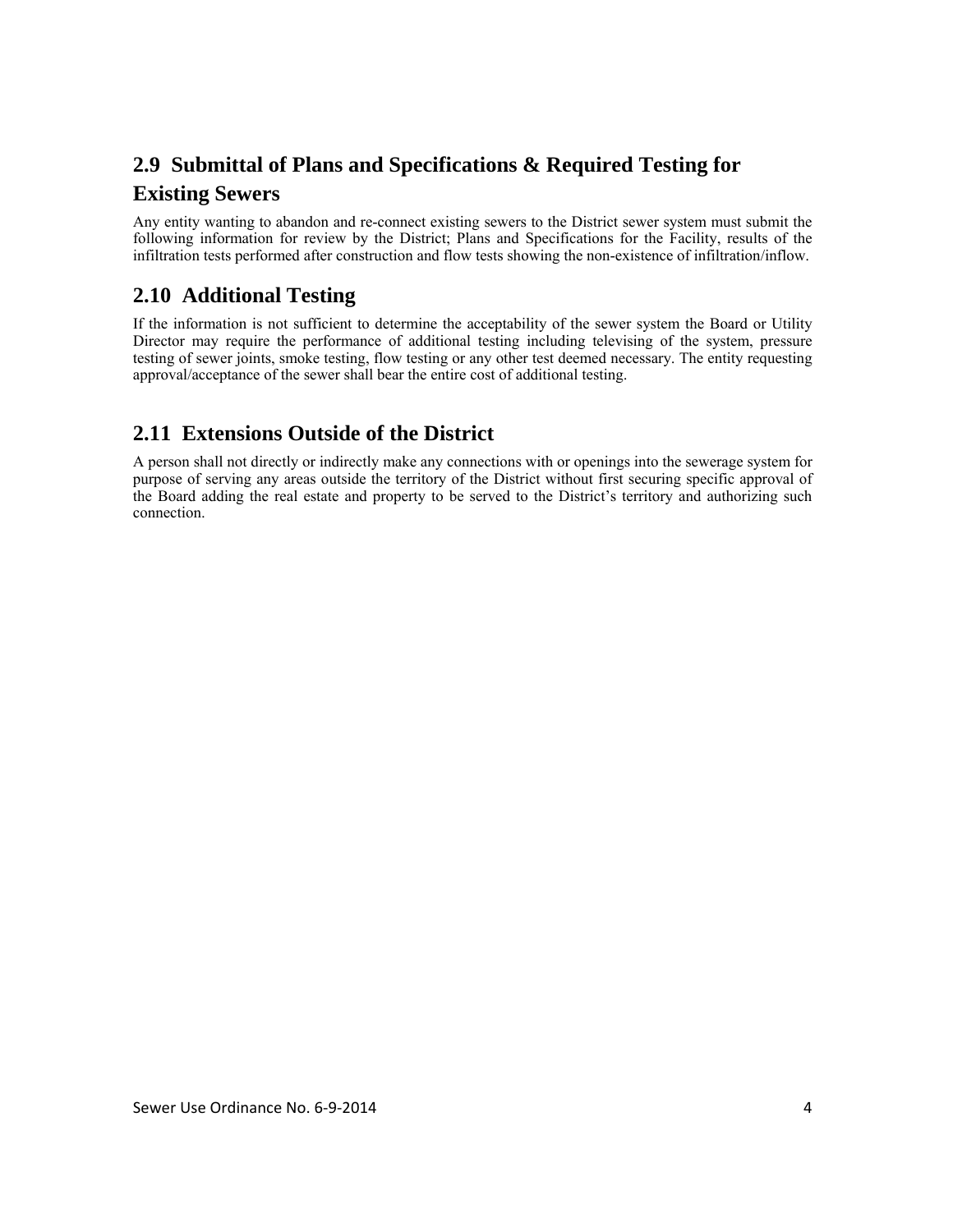# **SECTION 3-Discharge Prohibitions**

# **3.1 General Prohibitions**

No User shall introduce or cause to be introduced into the POTW any pollutant or wastewater which causes, or could potentially cause or interference with the operation or performance of the POTW. These general prohibitions apply to all Users of the POTW whether or not they are subject to categorical pretreatment standards or any other national, state, or local pretreatment standards or requirements.

# **3.2 Right to Prohibit New Connections**

The District shall have the right to prohibit new connections when excess capacity of the sewerage system is deemed insufficient by the Board to accommodate the expected flow, BOD and/or Suspended Solids loading from the prospective sewer user and for any other reason.

# **3.3 Damaging, Defacing, etc., Sewerage Works Property**

A person shall not maliciously, willfully or recklessly break, damage, destroy, uncover, deface or tamper with any structure, appurtenance or equipment which is a part of the District sewerage system.

# **3.4 Prohibition of Discharge to Natural Outlets**

It shall be unlawful to discharge to any natural outlet within any territory of the District, any sewage or other polluted water except where suitable treatment has been provided in accordance with subsequent provisions of this ordinance.

# **3.5 Privies, Septic Tanks, Cesspools, etc.**

Except as otherwise provided by the Board, the District, or the State of Indiana or any of its agencies, a person shall not construct or maintain a privy, septic tank, cesspool or other facility intended or used for the disposal of wastewater; except that existing septic tank systems and fields may be repaired and maintained in accordance with applicable laws and ordinance.

# **3.6 Prohibition of Unpolluted Waters**

Unpolluted water, including, but not limited to city water, cooling water, process water or blowdown from cooling tower or evaporative coolers shall not be discharged through direct or indirect connection to the sewerage system.

# **3.7 Prohibition of Dilution**

No user shall ever increase the use of process water or, in any way, attempt to dilute a discharge as partial or complete substitute for adequate treatment to achieve compliance with the limitations contained in the federal categorical pretreatment regulations or with any other pretreatment standard set by the or specified within this Ordinance.

# **3.8 Specific Prohibitions**

No User shall introduce or cause to be introduced into the POTW the following pollutants, substances or wastewater or create the following potential conditions:

> (1) Any substances or pollutants which by reason of their nature or quantity create a fire or explosive hazard to the POTW or to the operation of the POTW, including but not limited to; waste streams with a closed cup flashpoint of less than 140º F, (60º C), using the test methods specified in 40 CFR 261.21. Examples of these pollutants include, but are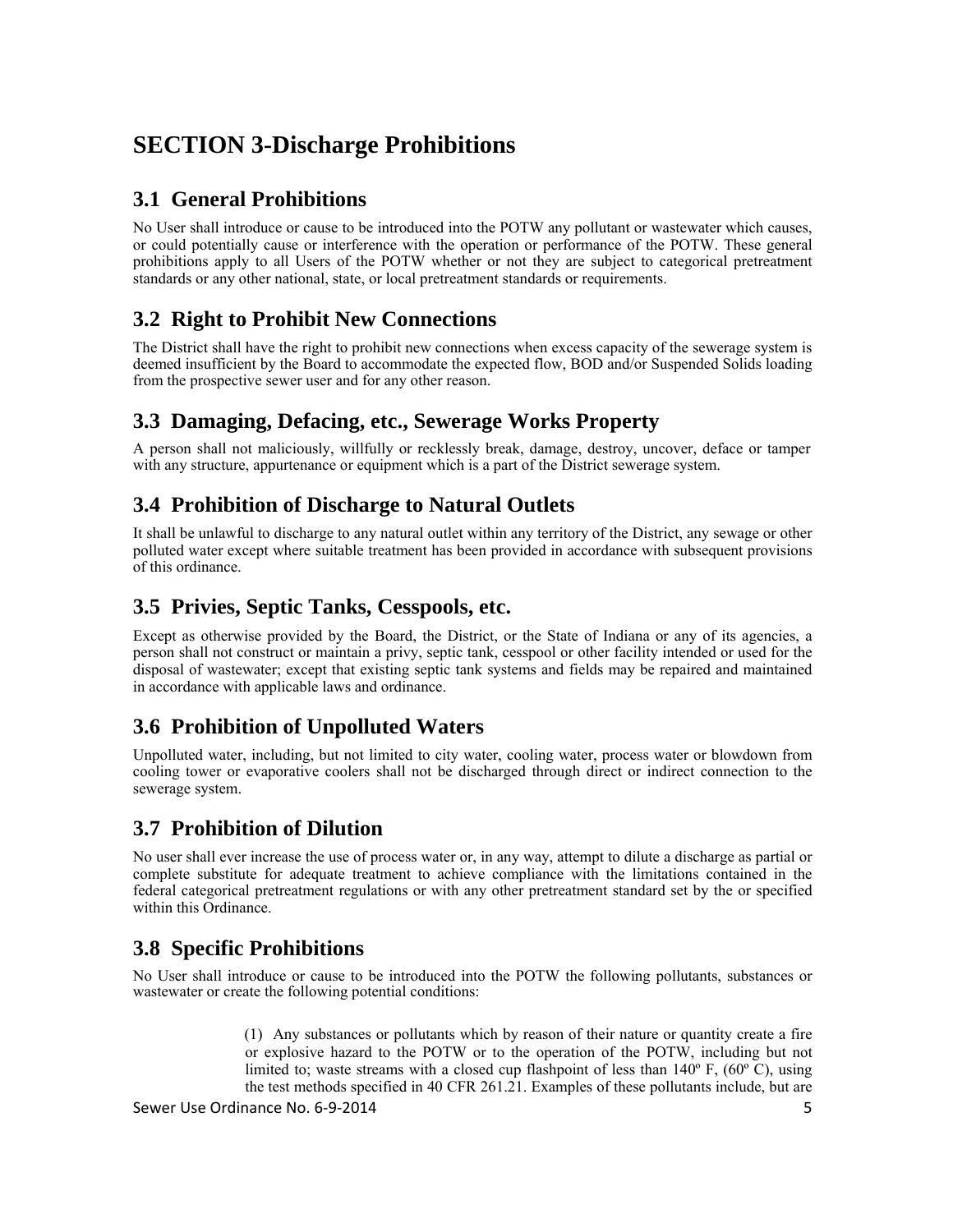not limited to; gasoline, benzene, naphtha, fuel oil, kerosene, toluene, xylene, ethers, alcohols, ketones, aldehydes, peroxides, chlorates, perchlorates, bromates, carbides, hydrides or other flammable or explosive liquid, solid, or gas which the District or the Control Authority has notified the user is a fire or explosion hazard to the POTW.

(2) Wastewater having a pH less than 6.0 or more than 9.0, or otherwise causing corrosive structural damage to the POTW or equipment; damage or hazards to the personnel of the POTW; or interference with any treatment process.

(3) Solid or viscous substances in an amount which could cause obstruction of the flow in the POTW resulting in interference with the operation of the POTW. Examples of such instances include but are not limited to Fats, Oils, and Greases (FOG), ashes, cinders, sand, mud, straw, shavings, metal, glass, rags, feathers, tar, plastics, wood, un-ground garbage, whole blood, paunch manure, hair and fleshings, entrails, paper, dishes, cups, milk containers, and aluminum cans.

(4) Pollutants, including oxygen demanding pollutants (BOD, etc.) released in a discharge at a flow rate and/or pollutant concentration which either singly or by interaction with other pollutants will cause interference in the POTW.

(5) Heat in wastewater that could inhibit biological activity in the POTW treatment plant resulting in interference or damage, or wastewater which causes the temperature at the introduction into the treatment plant to exceed 104º F (40º C).

(6) Petroleum, oil, non-biodegradable cutting oil, or products of mineral oil origin, in amounts that could cause interference or pass-through.

(7) Pollutants which result in the presence of toxic gases, vapors, or fumes within the POTW in a quantity that may cause acute worker health and safety problems

(8) Trucked or hauled pollutants, except: (a) with the written permission of the POTW;

(b) at discharge points designated by the Utility Director.

(9) Any danger to life or safety of personnel.

(10) A nuisance or hindrance of the effective maintenance or operation of the sewer system, such as through having an unusually strong or unpleasant odor.

(11) Air pollution by the release of toxic or unusually malodorous gases or malodorous gas-producing substances.

(12) A pollutant from any source of non-domestic wastewaters that could pass through or cause interference with the operation or performance of the POTW regardless of whether or not the user is subject to national categorical standards or state, local, or any other national pretreatment standard or requirement.

(13) The wastewater treatment plant's effluent or any other product of the treatment process, residues, sludges, or scum, to be unsuitable for reclamation, disposal, or to interfere with the reclamation process, or to fail to meet any of the limitations set by any Federal or State agency or the terms of the District's NPDES Permit.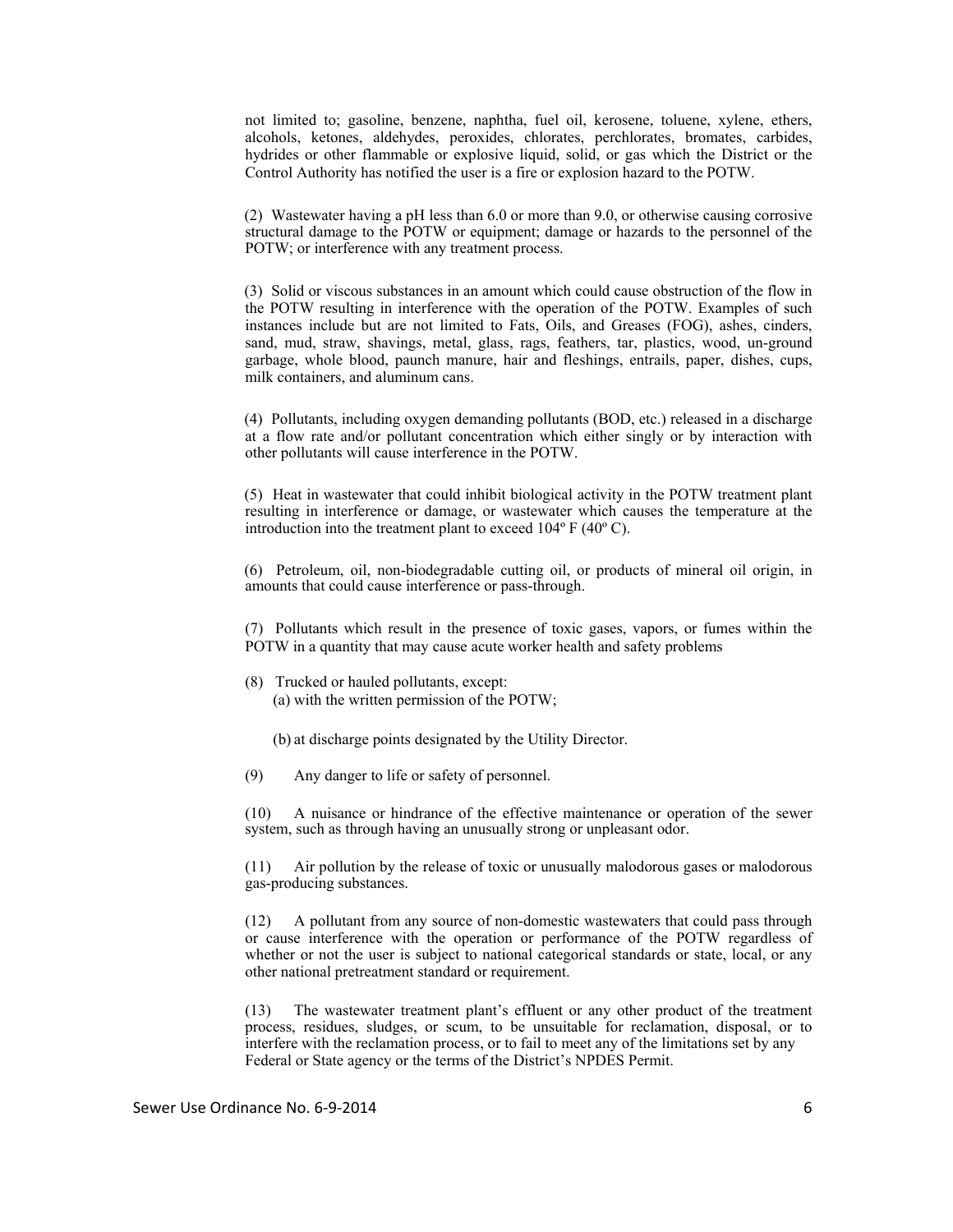(14) Discoloration or any other condition that interferes with control of the treatment process.

(15) Storm water, surface water, groundwater, artesian well water, roof runoff, subsurface drainage, swimming pool drainage, condensate, deionized water, noncontact cooling water, and unpolluted wastewater, unless specifically authorized by the Utility **Director** 

(16) Sludges, screening, or other residues from the pretreatment of industrial wastes.

(17) Medical wastes, except as specifically authorized by the Utility Director in a wastewater discharge permit.

(18) Wastewater causing, alone or in conjunction with other sources, the treatment plant's effluent to fail a toxicity test.

(19) Any wastes containing detergents, surface-active agents (surfactants), or other substances which may cause excessive foaming in the POTW or receiving stream.

(20) Wastewater, alone or in conjunction with other sources, containing mercury in amounts that result in the POTW violating any portion of its NPDES permit.

(21) Any waters or wastes containing phenols or other taste-producing or odorproducing substances, in concentrations exceeding limits which may be established by the Utility Director as necessary, after treatment of the composite sewage, to meet the requirements of the state, federal, or other public agencies of jurisdiction of discharge to the receiving waters.

(22) Unusual concentrations of inert suspended solids, such as, but not limited to fuller's earth, lime slurries and lime residues; or of dissolved solids, such as, but not limited to, sodium chloride and sodium sulfate.

(23) Radioactive wastes.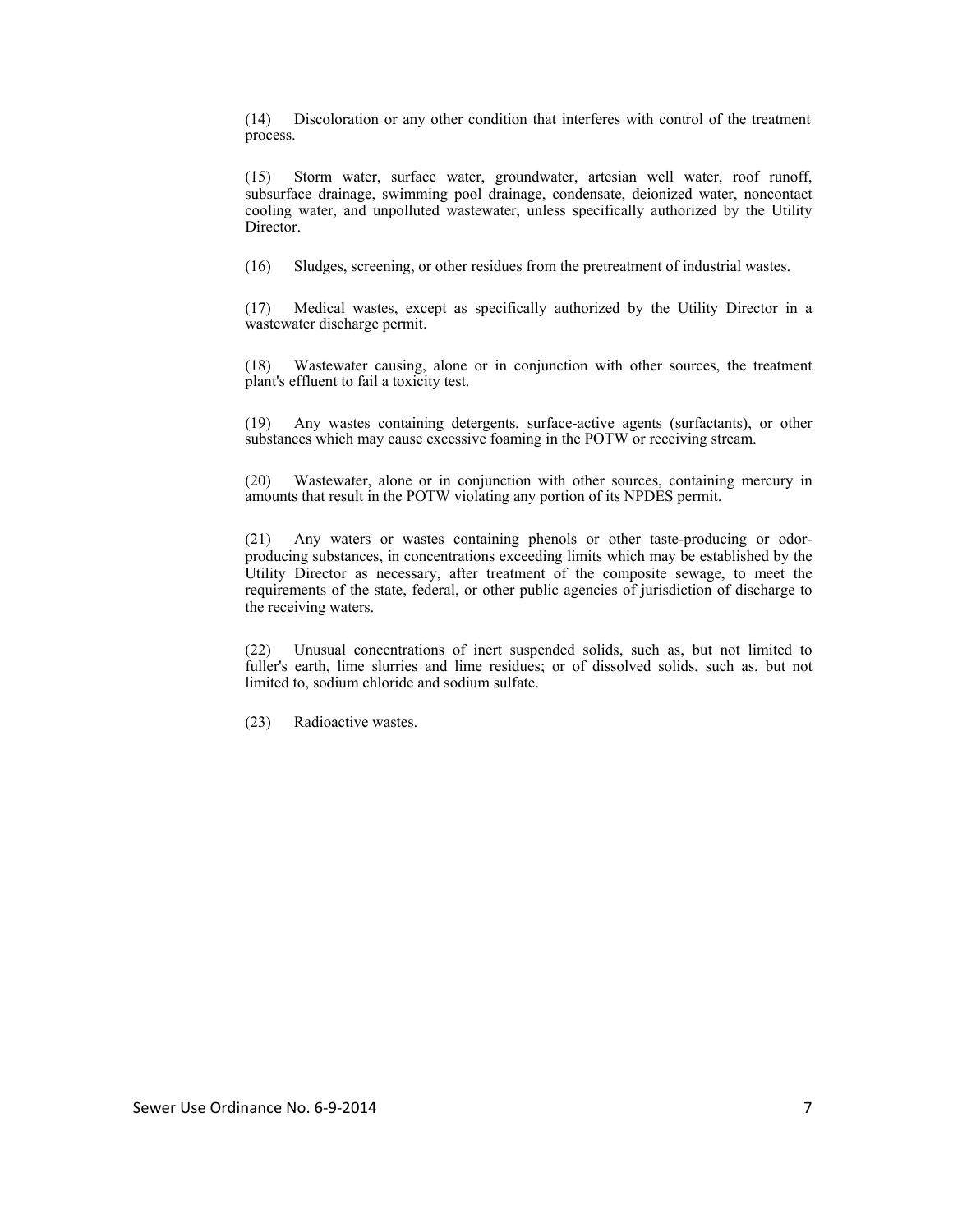# **SECTION 4‐ Limitations on Wastewater Strength**

# **4.1 Authority to Determine Appropriate User Limits**

The District and specifically, the Utility Director shall have the legal authority to establish and enforce specific limits on prohibited substances as stated in this section. Prohibited substances have constituents and characteristics which singly or in combination may damage structures, impair the operation of the wastewater treatment plants that serve the District, interfere with treatment process or impair the quality of the Receiving Stream(s) or its tributaries. Prohibited substances include, but are not limited to, the following constituents and characteristics, with maximum concentration as shown in table 4.2 Limitations.

# **4.2 Limitations**

A person shall not discharge any wastewater containing concentration in excess of:

| Parameter                | Daily Maximum/Monthly     | Limitation                          |
|--------------------------|---------------------------|-------------------------------------|
|                          | Average                   |                                     |
| Temperature              | Maximum at point of       | $150^{\circ}$ F/65.5°C              |
|                          | discharge to the sewerage |                                     |
|                          | system.                   |                                     |
| Ammonia                  | Daily Maximum             | $15 \text{ mg/L}$                   |
| Arsenic                  | Daily Maximum             | $0.07$ mg/L                         |
| Biochemical Oxygen       |                           |                                     |
| Demand (BOD)             | Daily Maximum             | $200$ mg/L                          |
| Cadmium                  | Daily Maximum             | $0.05$ mg/L                         |
| Chlorinated Hydrocarbons | Daily Maximum             | $0.02$ mg/L                         |
| Copper                   | Daily Maximum             | $2 \text{ mg/L}$                    |
| Cyanide Amenable to      |                           |                                     |
| Chlorination (CN,A)      | Daily Maximum             | $0.02$ mg/L                         |
| Cyanide Amenable to      |                           |                                     |
| Chlorination (CN,A)      | Monthly Average           | $0.08$ mg/L                         |
| Cyanide, Total (CN,T)    | Daily Maximum             | $\overline{0.64}$ mg/L              |
| Cyanide, Total (CN,T)    | Monthly Average           | $0.24$ mg/L                         |
| Hexavalent Chromium (Cr, |                           |                                     |
| VI)                      | Daily Maximum             | $0.25 \text{ mg/L}$                 |
| Hexavalent Chromium (Cr, |                           |                                     |
| VI)                      | Monthly Average           | $0.09$ mg/L                         |
| Lead                     | Daily Maximum             | $0.22$ mg/L                         |
| Mercury                  | Daily Maximum             | $0.00002 \text{ mg/L}$ (or 20 ng/L) |
| Molybdenum               | Daily Maximum             | $1 \text{ mg/L}$                    |
| Nickel                   | Daily Maximum             | $0.50$ mg/L                         |
| Oil & Grease (animal &   |                           |                                     |
| vegetable)               | Daily Maximum             | $150 \text{ mg/L}$                  |
| Oil & Grease (mineral &  |                           |                                     |
| petroleum)               | Daily Maximum             | $100 \text{ mg/L}$                  |
| PCB's                    | Daily Maximum             | $0.00$ mg/L                         |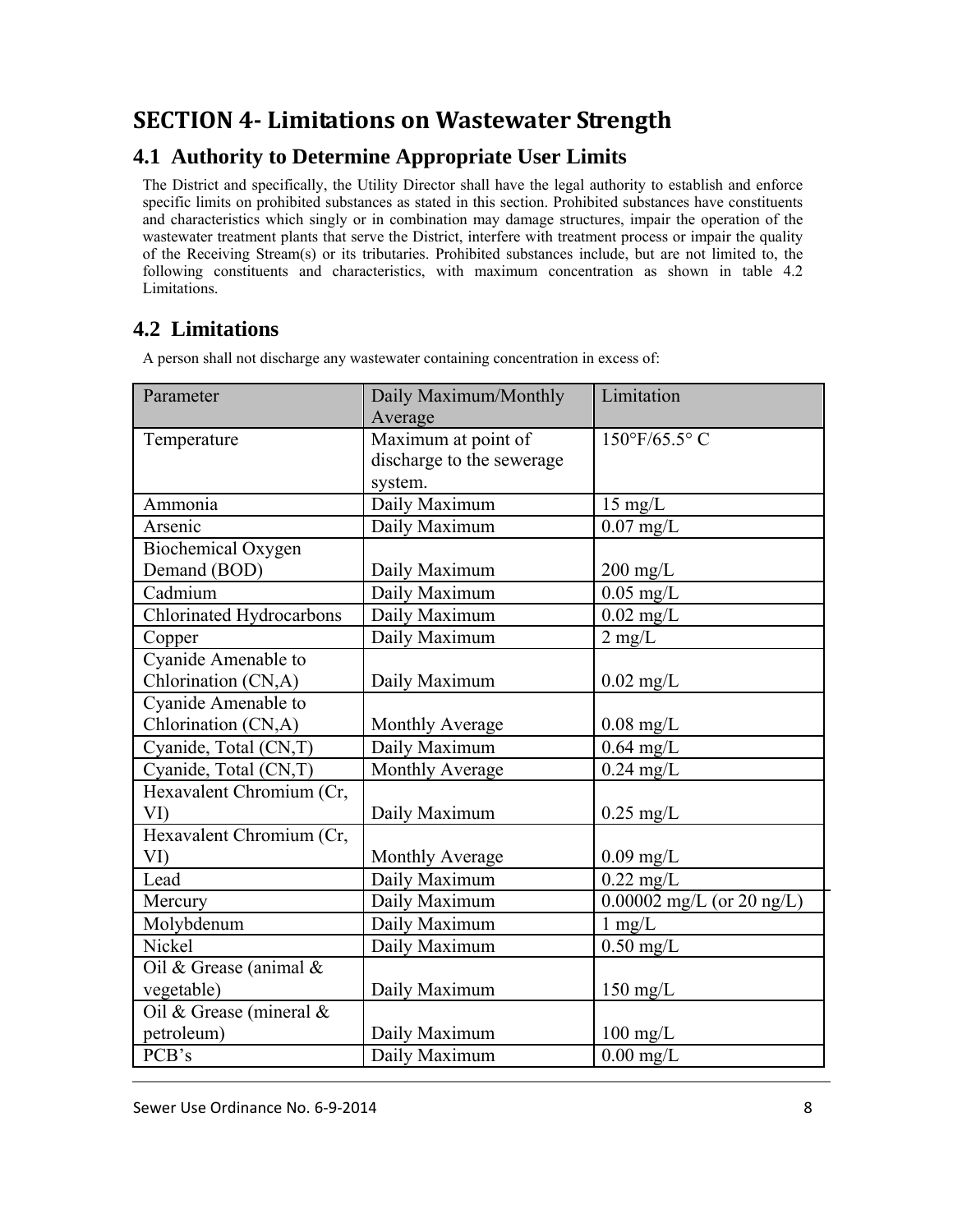| <b>Phenolic Compounds</b>   | Daily Maximum | $1.0 \text{ mg/L}$  |
|-----------------------------|---------------|---------------------|
| pH                          | Daily Maximum | $9.0 \text{ mg/L}$  |
| pH                          | Daily Minimum | $6.0 \text{ mg/L}$  |
| Phosphates                  | Daily Maximum | $10 \text{ mg/L}$   |
| Selenium                    | Daily Maximum | $0.35$ mg/L         |
| Silver                      | Daily Maximum | $0.10$ mg/L         |
| <b>Suspended Solids</b>     | Daily Maximum | $200 \text{ mg/L}$  |
| <b>Total Toxic Organics</b> | Daily Maximum | $1.40 \text{ mg/L}$ |
| Zinc                        | Daily Maximum | $2.50$ mg/L         |

# **SECTION 5‐Fats, Oils & Grease (FOG) Requirements**

# **5.1 All FOG facilities shall:**

- (a) have a FOG pretreatment device properly installed that is acceptable to the District and in accordance with this Ordinance,
- (b) install and maintain FOG pretreatment devices as directed by the District at the User's expense,
- (c) operate the device in compliance with the District's discharge limits,
- (d) be permitted to operate and maintain an existing FOG pretreatment device provided these are in proper operating condition as set forth with this Ordinance,
- (e) have FOG pretreatment devices with adequate retention time at actual peak flow between the influent and effluent baffles to allow for any solids to settle or accumulate and floatable greasederived materials to rise and accumulate and prevent discharge limit violations,
- (f) assume any and all responsibility in the sizing, plumbing configuration of the FOG pretreatment device and be responsible for what is or is not plumbed into its FOG pretreatment device,
- (g) locate FOG pretreatment devices in easily accessible areas for inspection by the District and for proper maintenance by the User.

# **5.2 Other Types of Facilities Needing Acceptable FOG Pretreatment Devices**

FOG pretreatment devices, acceptable to the District and in compliance with this Ordinance, are required to be installed and maintained at:

(a) facilities that will be expanded or renovated to include a FOG facility,

Sewer Use Ordinance No. 6‐9‐2014 9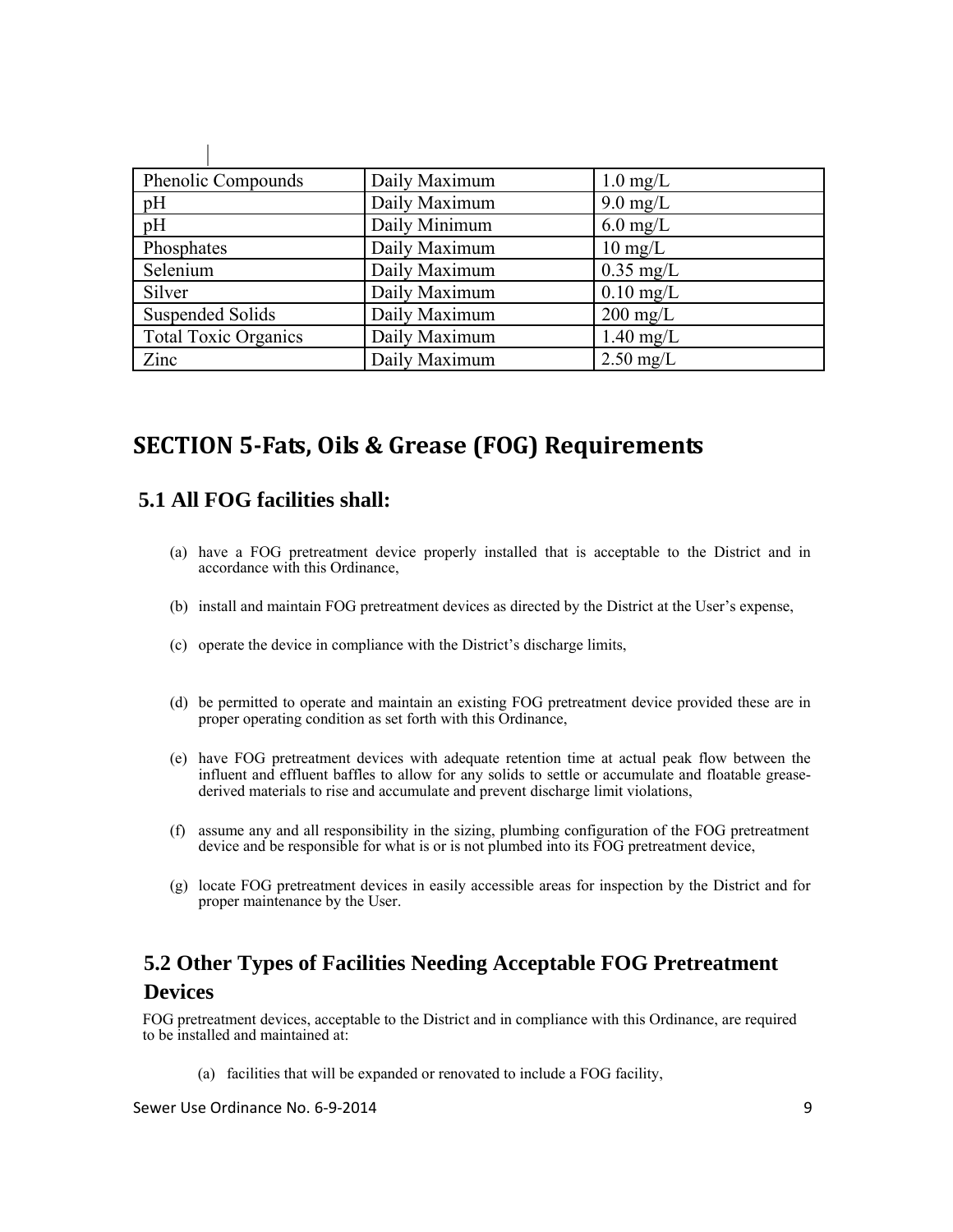- (b) newly constructed facilities that could or will include FOG facilities,
- (c) new multiuse facilities.

### **5.3 Properly Operating FOG Equipment**

If the facility does not have plumbing connections to a FOG pretreatment device that functions to bring the User in compliance with the requirements of the District, the facility shall modify their current plumbing to prevent the introduction of FOG into the sewer as prohibited by this Ordinance.

### **5.4 All grease traps shall:**

- (a) include flow regulators,
- (b) not be shared by multiple facilities,
- (c) not have an accumulation of floatable FOG and /or Settled Solids that exceed twenty five percent (25%) of its total volume,
- (d) be serviced and emptied of accumulated waste content no less than twice a week.

### **5.5 All grease interceptors shall:**

- (a) include a Tee outlet with a maximum height of 18 inches above the interceptor's base,
- (b) not have an accumulation of floatable FOG and /or Settled Solids that exceed twenty five percent (25%) of its total volume,
- (c) be serviced and emptied no less than every 90 days.

### **5.6 All Oil Water Separators shall:**

- (a) not have settled oils left to accumulate in excess of twenty percent (20%) of the wetted height of the oil-water separator, and no floating oil and grease in the oil-water separator should be left to accumulate in excess of five percent  $(5\%)$  of the wetted height of the oil-water separator,
- (b) be serviced and emptied no less than every 90 days.

### **5.7 The District may allow:**

- (a) the use of automatic removal systems if prior written approval by the District is obtained,
- (b) a grease trap to be installed in the facility if a grease interceptor cannot be installed readily in a FOG facility, at the owner's expense, on a trial basis. However, if the grease trap does not allow the discharge to meet FOG discharge limits, the facility will be required to install a grease interceptor in compliance with this Ordinance,

Sewer Use Ordinance No. 6‐9‐2014 10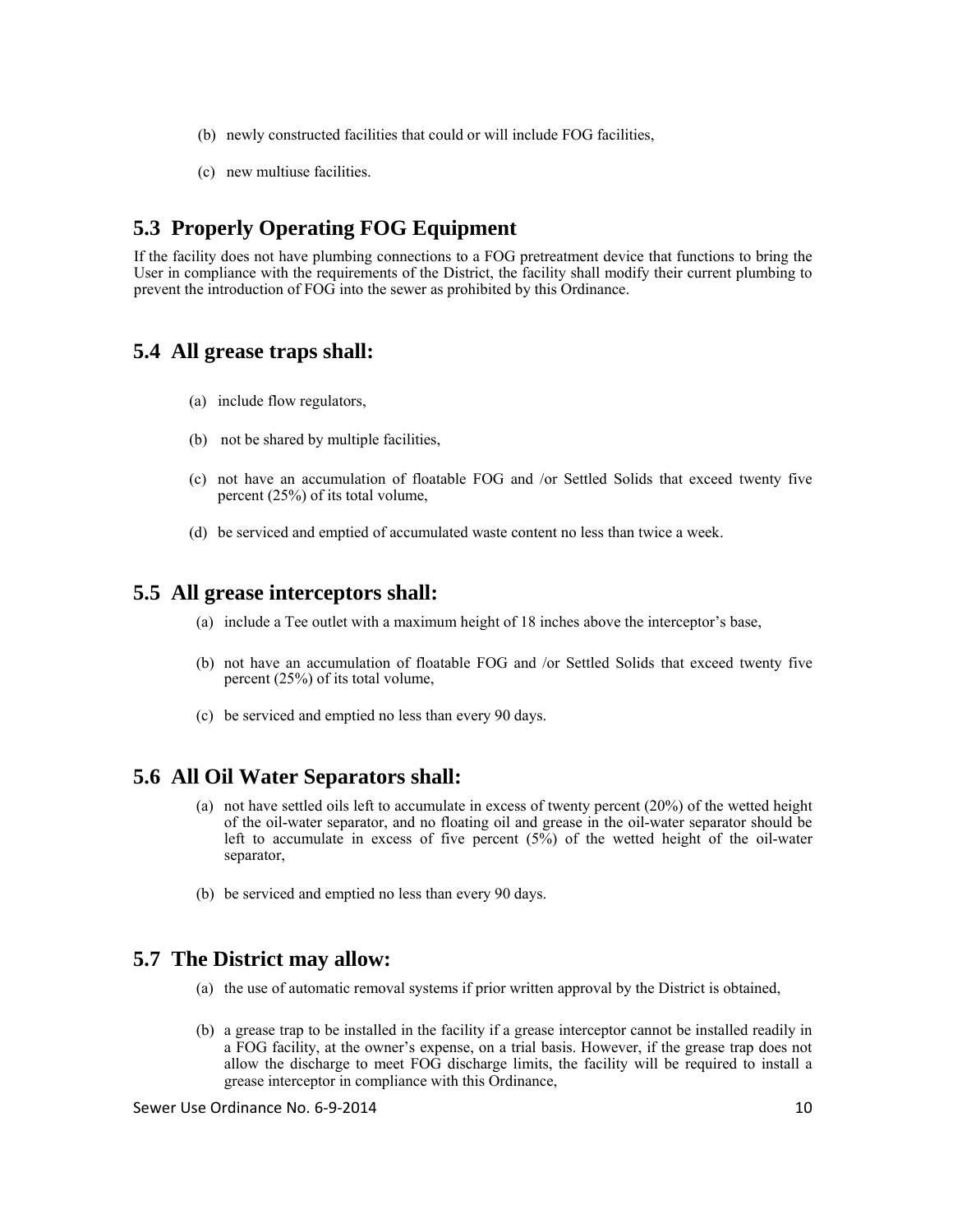(c) a grease interceptor and oil-water separator to be used by more than one facility if the capacity of the device is such that all the limits are met as established through this Ordinance.

# **5.8 The User of a grease interceptor, grease trap and/or oil-water separator shall:**

- (a) maintain the device at the User and/or Owner's expense,
- (b) maintain the apparatus so to not allow wastewater discharge concentration from the pretreatment device to exceed any of the District's discharge requirements,
- (c) service and empty the apparatus as frequency as needed in order to maintain an acceptable waste limit as described in this Ordinance,
- (d) clean the apparatus immediately if the solid waste and grease or oil reaches the allowable limit within the Ordinance,
- (e) remove all waste (floating FOG and settled solids) from the apparatus and have it hauled away and disposed of in accordance with state standards,
- (f) completely evacuate the apparatus anytime the discharge exceeds BOD, COD, TSS, FOG, pH, or other pollutant levels established by the District,
- (g) not introduce, or cause, permit, or suffer the introduction of any surfactant, solvent or emulsifier into a grease interceptor. Surfactants, solvents, and emulsifiers are materials which allow the grease to pass from the grease interceptor into the collection system, and include but are not limited to enzymes, soap, diesel fuel, kerosene, turpentine, and other solvents,
- (h) be responsible for increased maintenance and cleaning beyond the maintenance requirements of this Ordinance if needed, to maintain an acceptable FOG level,
- (i) not allow waste/water to be returned to the apparatus once pumped,
- (j) open the apparatus for the District in order to gain access for inspections,<sup>2</sup>
- (k) require its staff to properly dispose of grease/waste so it is not reintroduced back into the sanitary sewer system,

### **5.9 The District may:**

- (a) extend the ninety (90) calendar day grease interceptor pump out frequency, and/or the twice a week grease trap cleaning frequency if the User petitions the District for such modifications and provides a completed Modification Request Form with a modification fee as specified within the Ordinance,
- (b) shorten the ninety (90) calendar day grease interceptor pump out frequency, and/or the twice a week grease trap cleaning when, in the opinion of the District, such frequency is insufficient to ensure the District's discharge levels,

Sewer Use Ordinance No. 6-9-2014 12 12 12 12 12 12 12 12 12 12 12 12 12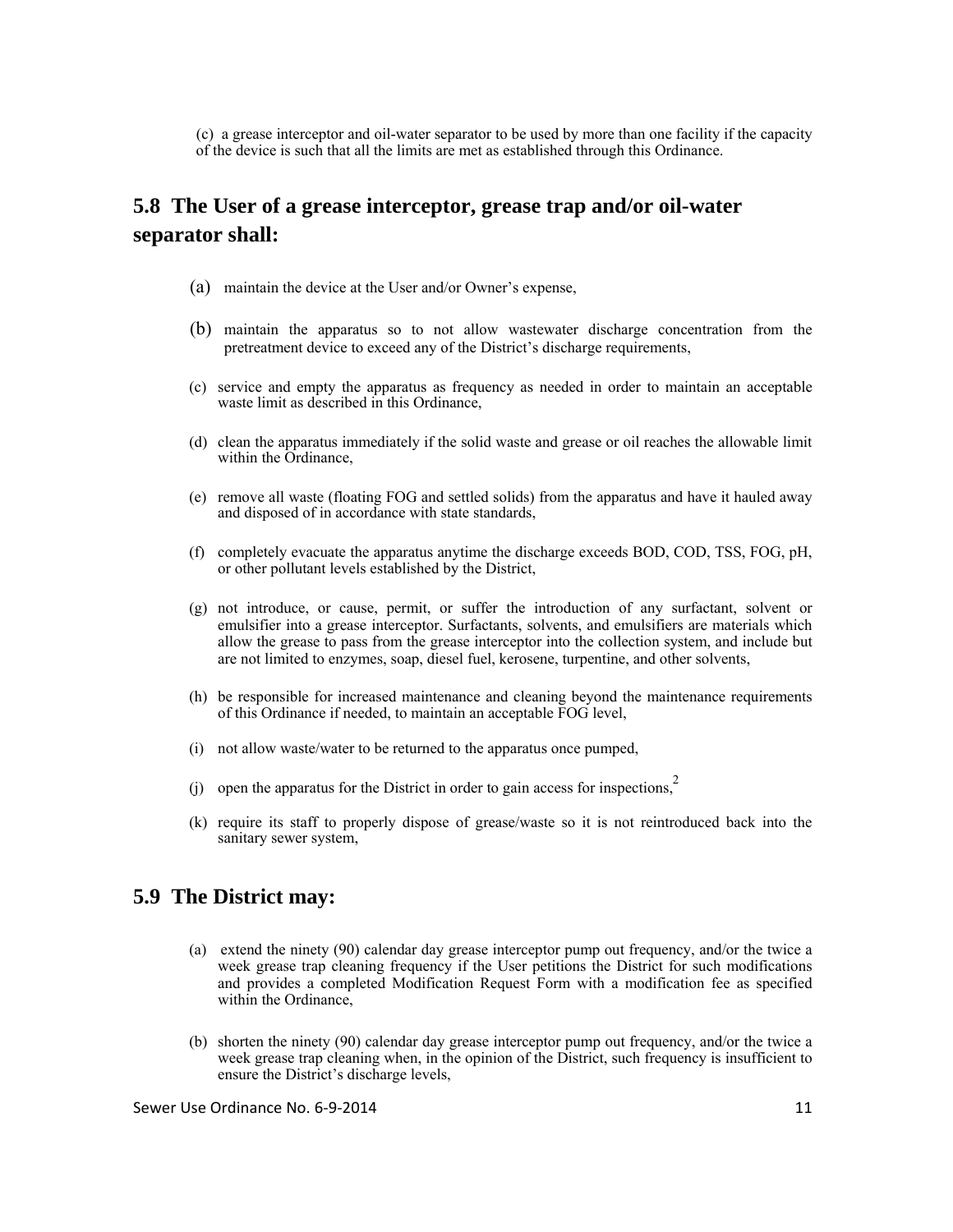(c) determine that if garbage disposal is a factor in the prohibited discharge of FOG, then the garbage disposal shall be connected to the grease trap, or grease interceptor, or removed from the facility.

# **5.10 FOG Reporting Requirements**

All businesses and industry shall provide, on demand, to the District, sufficient information to determine if it is a FOG facility.

The owner of the building shall notify the District, in writing, of changes regarding the facility's occupant, building usage, and/or new construction within thirty (30) days of the date the change takes place.

### **5.11 All FOG facilities shall:**

- (a) maintain written FOG pretreatment device maintenance records for three (3) years on a continuously rolling calendar. All such records shall be available for inspection by the District at all times. These records shall include: Facility's name and physical location; date and time of cleaning service; name of grease hauling company; name and signature of grease hauling company agent performing said service; established service frequency and type of service (full pump out or onsite treatment); number and size of each pretreatment device serviced; approximate amount of grease and solids removed from each pretreatment device; total volume of waste removed from each pretreatment device; destination of removed waste; signature and date of FOG facility personnel confirming service completion,
- (b) report, in writing, their FOG pretreatment device maintenance records to the District quarterly,
- (c) report to the District, in writing, any accidental discharge within 24 hours of event.

### **5.12 FOG Inspections**

All FOG pretreatment devices may be inspected by the District as necessary to assure compliance with this Ordinance. Each FOG facility shall allow any District official or agent of the District bearing proper identification, access to all parts of the premises for the purpose of inspection, observation, record examination, measurement, sampling and testing in accordance with this Ordinance.

It is the responsibility of the facility to open the pretreatment device in order to allow the District access for inspections.<sup>3</sup>

The refusal of any FOG facility to allow the District's official entry to or upon the facility's premises for purposes of inspection, sampling effluents, and inspecting and copying records, or performing other such duties by this Ordinance shall constitute a violation of this Ordinance. The District's official shall inspect FOG facilities during both scheduled and unscheduled visits.

### **5.13 Management of FOG Facilities**

It is facility owner's responsibility to:

(a) verify that all employees and/or tenants are informed about the FOG program and Best Management Practices in order to assist the District with compliance,

Sewer Use Ordinance No. 6-9-2014 12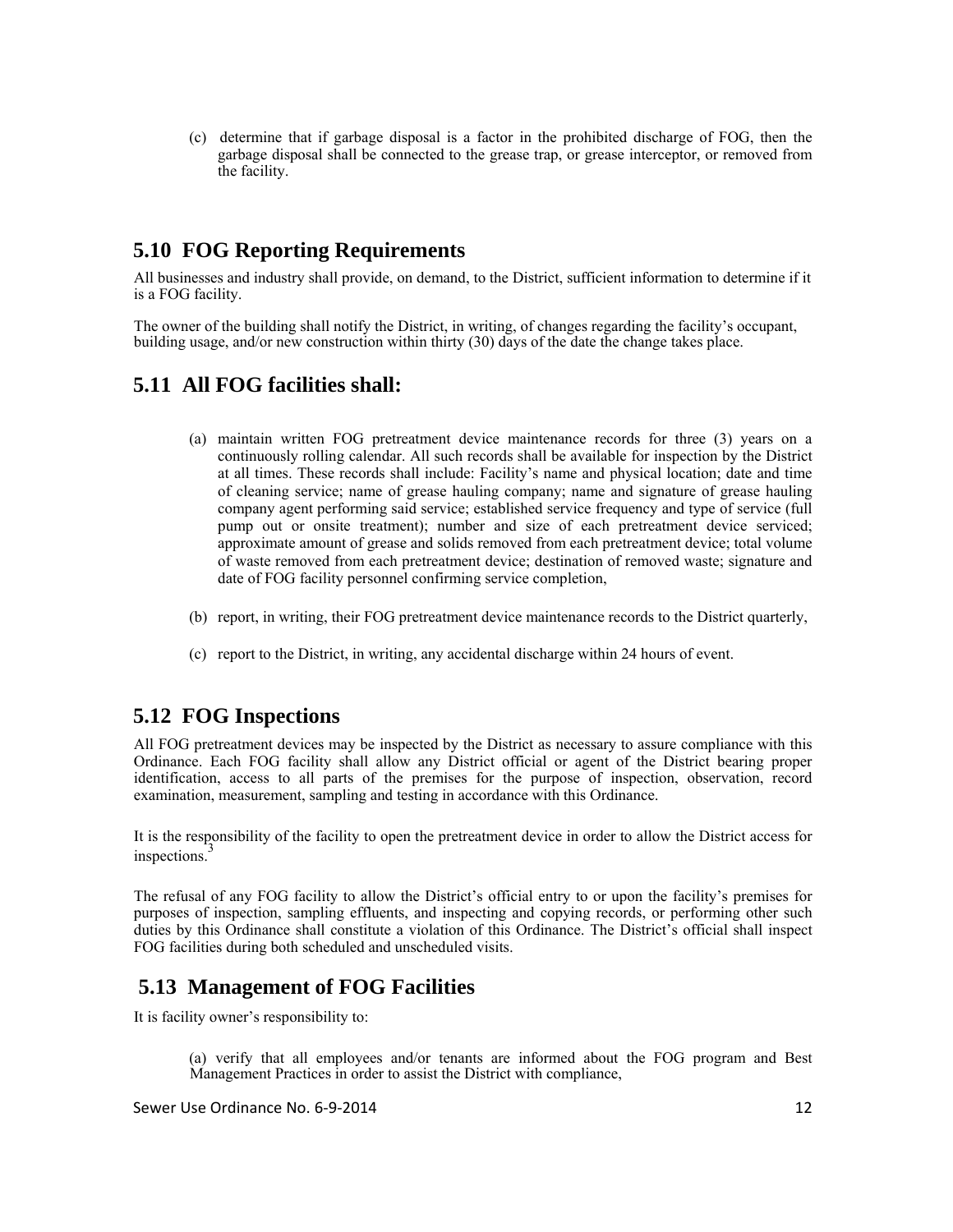- (b) train new management on the reporting requirements to ensure compliance,
- (c) properly maintain FOG Pretreatment Device(s).

### **5.14 Changes in Ownership**

Any FOG facility with a change in ownership will be recognized as a new FOG facility and shall comply with the District's discharge limits in accordance with this Ordinance.

If the FOG facility changes names but keeps the same owner, the facility will continue with the fee structure from the previous facility name. It is the facility owner's duty to inform the District of any facility name change within thirty (30) days. If a facility name changes and they do not inform the District of such changes within thirty (30) days, they may be subject to fees. Facilities are exempt from this if, and only if, the ownership changes as well.

If a change in a business occurs, the property owner shall inform the District of the change within thirty (30) days, and inform the District of the new type of business that is currently operating at said location.

### **5.15 A NOV shall be issued to a User for:**

- (a) failure to properly maintain the grease interceptor, grease trap or oil-water separator in accordance with the provisions of this Ordinance,
- (b) failure to maintain a record of pumping activities,
- (c) failure to provide logs, files, records, or access for inspection or monitoring activities,
- (d) any other failure to comply with the requirements or conditions of this Ordinance.

### **5.16 The NOV shall include:**

- (a) a violation description,
- (b) number of days to correct deficiencies and/or violations,
- (c) explanation of fees due as a result of the violation see Section 11 for applicable Fees.

### **5.17 Violations, Disputes & Modifications**

All sampling and monitoring after a violation of this Ordinance shall be at the violator's expense.

All non-compliance issues are to remain on record for an 18 month rolling calendar for the purpose of determining the level for the Notice of Violation. Therefore all violations will be in effect for 18 months starting the day of initial violation. On the day after the 18th month, the violation will then be removed if all outstanding violation fees have been paid in full.

If a facility wishes to dispute a violation and/or fee it must be done in writing to the District via letter, email, or fax within 30 days of any notice of violation or notification of fee, whichever is later. All disputes shall be reviewed by the Board.

Sewer Use Ordinance No. 6-9-2014 13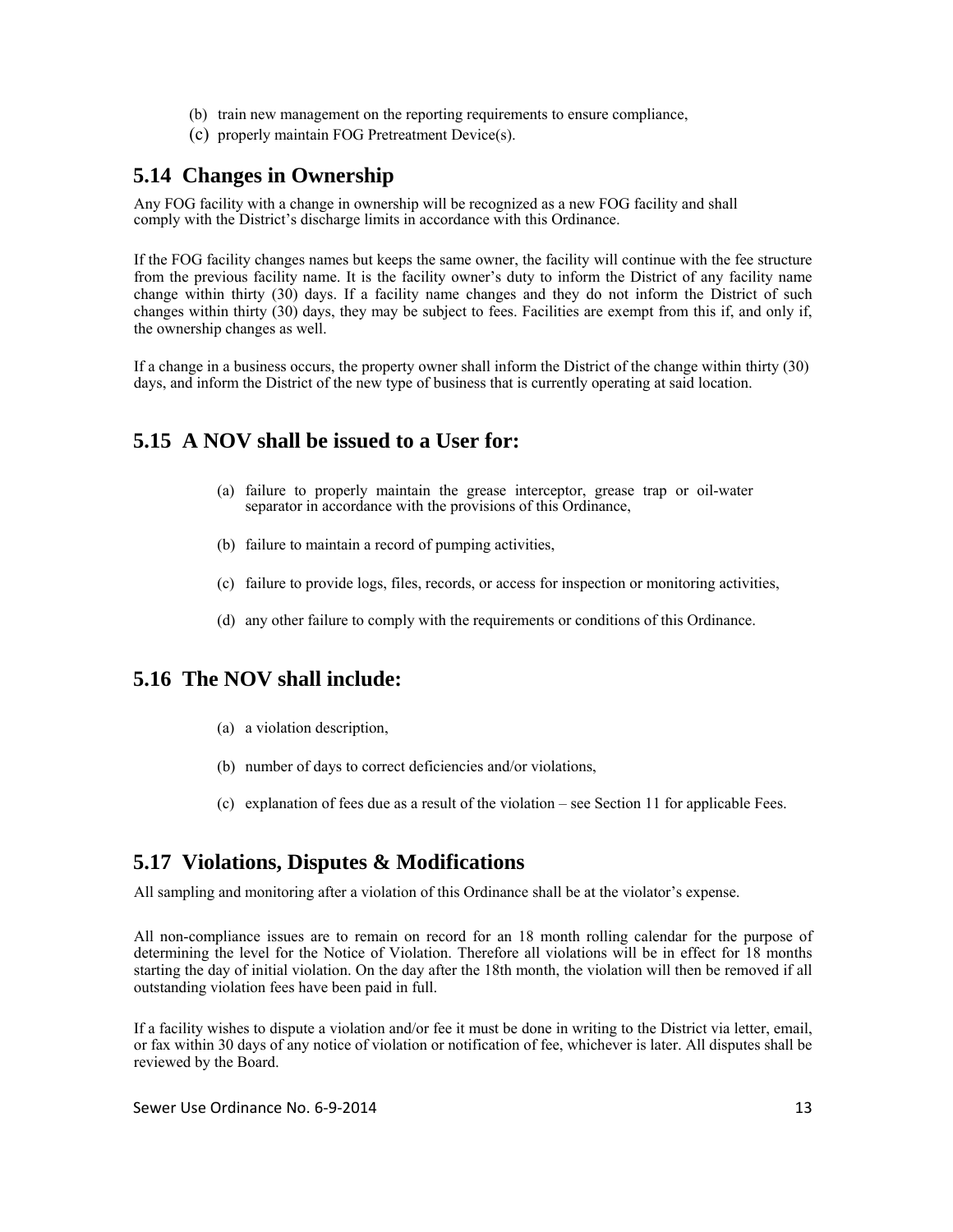If a User has reasons to believe a specific limit or requirement of this Ordinance does not, or should not apply to their FOG facility, the User must submit a Modification Request Form, information supporting the Modification Request Form, and a Modification Request Form fee of fifty dollars (\$50) to the District to be considered for review. Any modification must be approved by the District's FOG Committee in written form before implementation.

# **SECTION 6-Industrial Wastewater Discharges**

### **6.1 Requirement for Grease, Oil and Sand Interceptors**

Such interceptors shall be provided at (a) all restaurants, and at (b) all industrial or commercial enterprises when, in the opinion of the District, they are necessary to contain grease, flammable wastes or sand and other harmful inert materials. All interceptors shall be approved by the District and shall be readily and easily accessible for cleaning and inspection.

### **6.2 Liability for Maintenance of Pretreatment and Other Equipment**

Where pretreatment or flow-equalizing facilities are required or utilized for any waters or wastes, they shall be maintained continuously in satisfactory and effective operation by the user at his expense, and shall at all reasonable times be open to inspection and testing by the District.

### **6.3 Pretreatment Standards**

When pretreatment is necessary, the pretreated wastes must meet:

(a.) state pretreatment standards as established in 327 IAC 5-18-8;

(b.) pretreatment standards for prohibited discharges, as established in 327 IAC 5-18-2; and (c.) national categorical pretreatment standards incorporated by reference in 327 IAC 5-18-10.

# **6.4 Requirement for a Significant Industrial User to obtain an Industrial Waste Permit (IWP)**

It shall be unlawful for any Significant Industrial User to discharge any waste stream to the District's Collection System or Sewage Treatment Plant without an Industrial Waste Permit (IWP) issued by the Indiana Department of Environmental Management. Any violation of the terms and/or conditions of an industrial user permit shall be deemed a violation of this Ordinance. Obtaining an IWP permit does not relieve an Industrial User of its obligation to obtain other permits required by federal, state, or local laws.

### **6.5 Significant Industrial Users Monitoring Program**

The District shall implement a program of monitoring the discharge from all Significant Industrial Users (SIU's) that discharge into the Collection System or Sewage Treatment Plant. The District shall:

1. Measure the volume of flow and sample and analyze the discharge from each SIU, no less than twice per calendar year, for all parameters contained in the Industrial Wastewater Pretreatment (IWP) permit issued to the SIU by the Control Authority (CA), with the exception of Total Toxic Organics (TTO), which shall be sampled and analyzed no less than once per calendar year.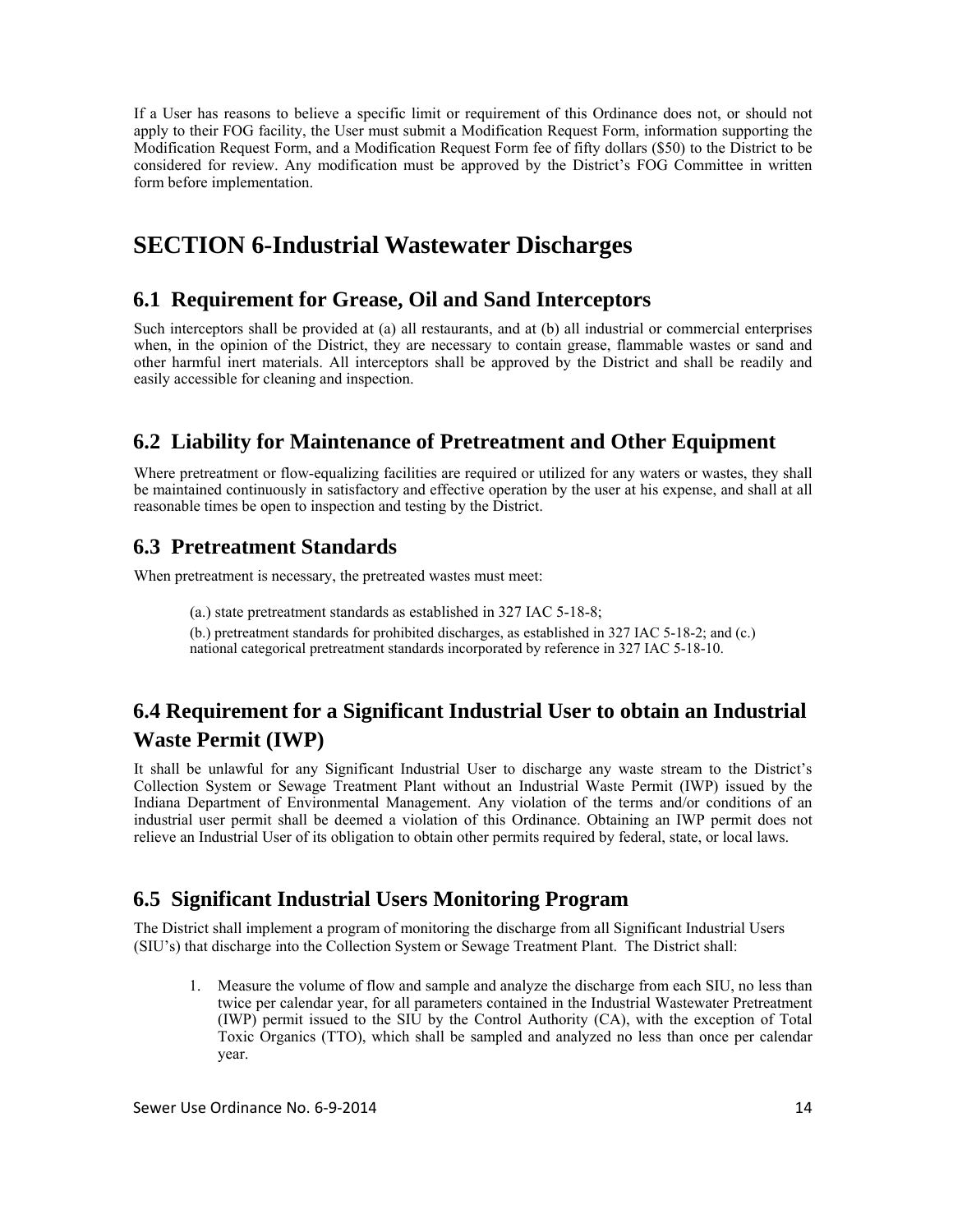- 2. For each parameter, including flow, utilize the sample type (e.g., 24-hour composite or grab) specified in the IWP permit issued by the Control Authority.
- 3. Collect samples at the sample location specified in the IWP Permit issued by the Control Authority.
- 4. Utilize the analytical methods contained in the IWP Permit issued by the Control Authority.
- 5. Sample and analyze the discharge from any Industrial User (IU), including an SIU with an IWP permit issued by the Control Authority, for any parameter, as necessary to:
	- a. achieve and/or maintain compliance with the requirements of the NPDES permit; and/or
	- b. determine compliance with the requirements of this Ordinance and with the District's Sewer Use Ordinances (SUO's).
- 6. Record and maintain all sampling and analytical data at the Sewage Treatment Plant.

#### **6.6 Significant Industrial Users Inspection Protocol**

The District shall implement a program of inspecting all SIU's in accordance with the following minimum requirements:

- 1. conduct inspections for each SIU, no less than once annually.
- 2. during each inspection conducted pursuant to item 6.5, evaluate areas including, but not limited to, the following:
	- (a) pretreatment system(s);
	- (b) spill reporting and response procedures;
	- (c) sampling location; and
	- (d) disposal of sludge and other waste streams not regulated by the IWP permit issued by the Control Authority.
- 3. The District shall inspect any Industrial User, including an SIU with an IWP permit issued by the CA, as necessary to:
	- (a) achieve and/or maintain compliance with the requirements of the NPDES permit; and/or
	- (b) determine compliance with the requirements of the District's Sewer Use Ordinances (SUO's).
- 4. The District shall, for each inspection conducted, complete a report, utilizing an inspection report form that is at least equivalent to the form that is available from the IDEM Pretreatment Group.

#### **6.7 Recordkeeping for Significant Industrial Users**

The District shall establish a file for each SIU that includes, but is not necessarily limited to:

- 1. A copy of the IWP permit issued by the Control Authority;
- 2. Information and data pertaining to and resulting from the sampling and analysis required pursuant to Section 6.5. Such information and data shall, for each sample or measurement taken, include, but not necessarily be limited to: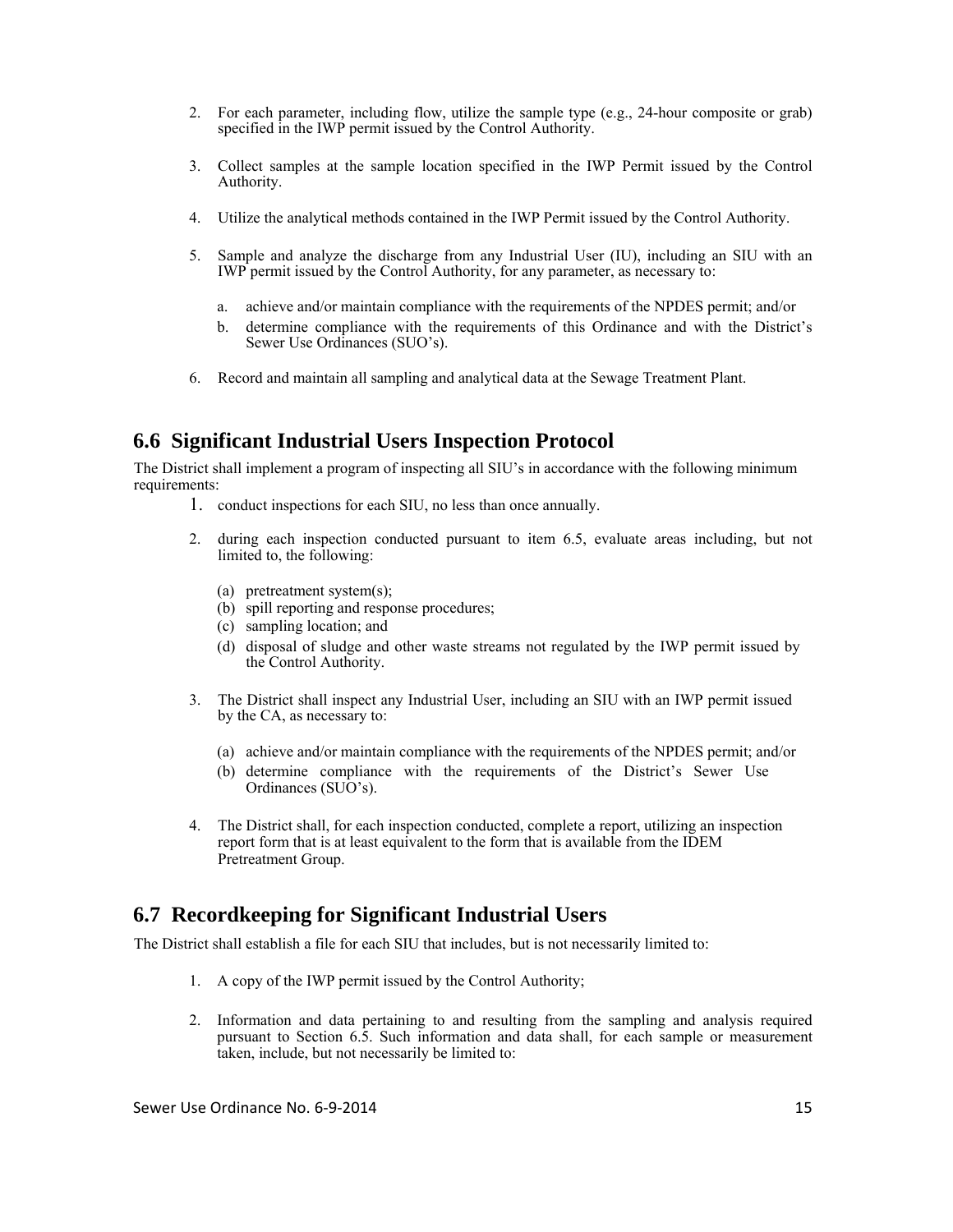- (a) the date, exact place and time of sampling or measurement;
- (b) the name of the person(s) who performed the sampling or measurement;
- (c) the sample type utilized;
- (d) the date(s) and time(s) analyses were performed;
- (e) the analytical techniques or methods used; and
- (f) the results of such measurements and analyses.
- 3. Copies of all inspection reports required pursuant to Section 6.6 and;
- 4. Copies of all documents (including correspondence and discharge monitoring reports) relating to the SIU and/or the IWP permit issued by the CA.

### **6.8 Retention of Records**

The District shall retain, at the wastewater treatment plant, all records required pursuant to Section 6.7, for a minimum of three (3) years and shall make such records available for inspection and copying by IDEM or the U.S. EPA in accordance with 327 IAC 5-16-5(d). This period of retention shall be extended during the course of any unresolved litigation regarding the discharge of pollutants by the industrial user of the operation of the pretreatment program or when requested by IDEM or the U.S. EPA.

### **6.9 Right to Deny**

The District has the right to accept or deny any new or increased discharges from any direct or indirect dischargers.

#### **6.10 Right to Impose Fees for Pretreatment Program**

If necessary, the District reserves the right to offset costs incurred for administering a pretreatment program.

#### 6.11 Indirect Dischargers and Industrial Users

The District requires indirect and industrial users to comply with all applicable pretreatment standards and requirements.

# **SECTION 7-Compliance Monitoring**

### **7.1 Right of Entry**

The District Engineer, Utility Director, Inspector or other duly authorized representative of the District, upon reasonable notice to any person who is owner, tenant, or occupant of any real estate, is empowered to enter upon presentation of proper credentials all premises for the purposes of inspection, observation, measuring, sampling and testing water, sewage and industrial waste.

### **7.2 Submission of Time Schedule**

When the District finds that any violation of this Ordinance has occurred, the District may require the user to submit for approval a detailed time schedule of specific actions, acceptable to the Board, which the users

Sewer Use Ordinance No. 6-9-2014 16 16 16 16 16 16 16 16 16 16 16 16 16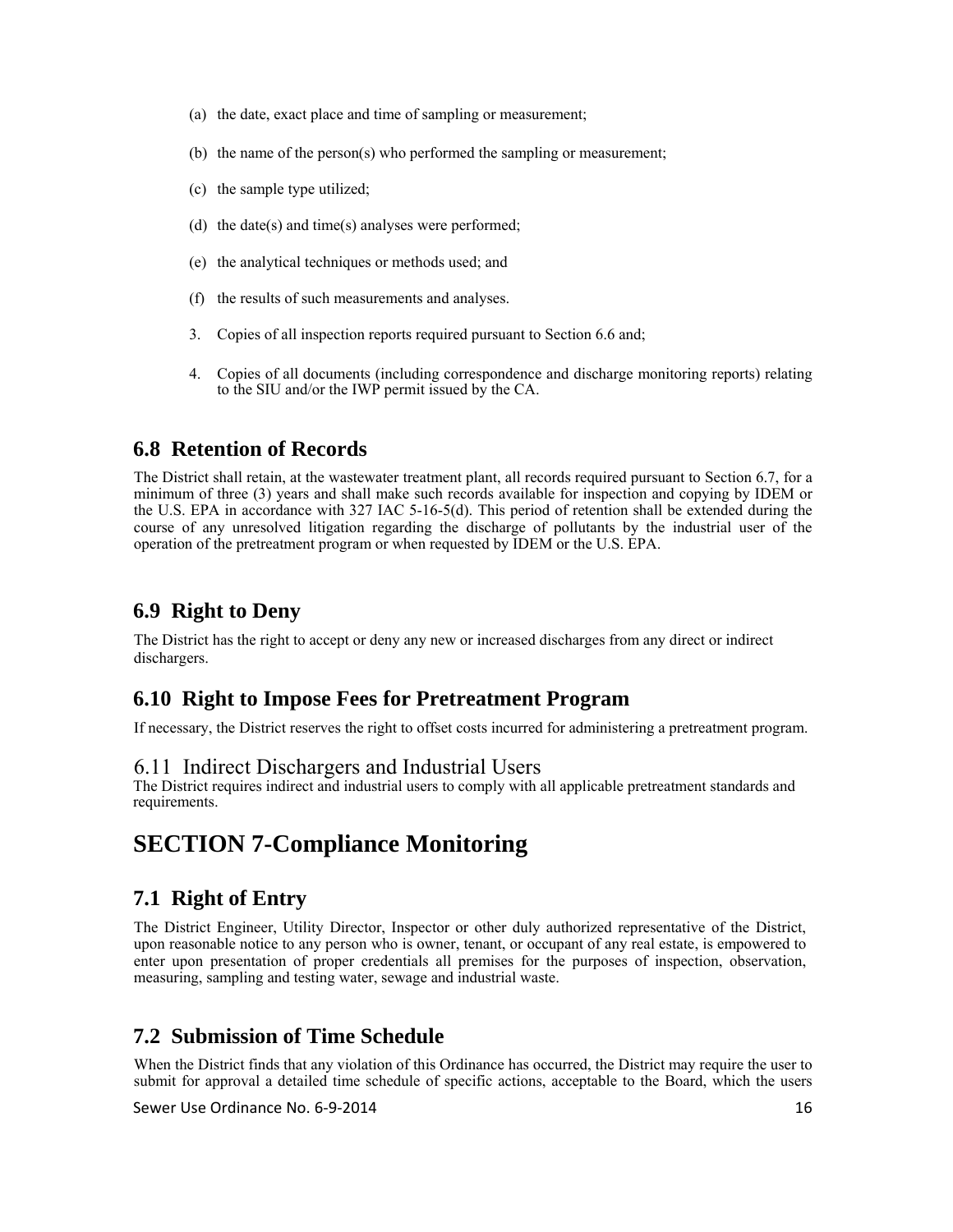shall take in order to prevent or correct a violation of requirements.

# **SECTION 8- Administrative Enforcement Remedies**

### **8.1 Administrative Enforcement Remedies**

The Utility Director shall have the legal authority to issue Notice of Violations, Cease and Desist orders, establish Time Schedules (Compliance Schedules), as outlined in the Enforcement Response Plan.

# **8.2 Confidential Information**

Any confidentiality request must be asserted at the time of submission of the information or data. When requested and demonstrated by the user furnishing a report that the information should be held confidential, the portions of a report that might disclose trade secrets or secret processes must not be made available for inspection by the public, but must be made available immediately upon request to governmental agencies for uses related to the NPDES program or pretreatment program, and in enforcement proceedings involving the person furnishing the report. Wastewater constituents and characteristics and other effluent data, will not be recognized as confidential information and will be made available to the public without restriction.

# **8.3 Entry for Inspections**

In order to execute inspections and otherwise determine compliance with the District's ordinances, the District Engineer, Utility Director or his duly authorized representative shall have the right to enter any house, building, or property that is connected to the public sanitary sewer of the District for the purpose of performing his/their duties. No entry shall be made unless prior notice of the need to inspect is provided to the owner of the said house, building, or property. If the District Engineer, Utility Director or his duly authorized representative have been refused access to any house, building, property, or any part thereof, then the District may, as provided in Indiana Code 13-26-5-4(d), make application to any judge of the county in which the property in question is located for the issuance of an order compelling the property owner or occupant to permit entry for the purposes stated therein. Any such application shall identify specifically the premises upon which entry is sought and the purpose for which entry is desired.

### **8.4 Administrative Orders (AO)**

An Administrative Order is notification to the Industrial User to undertake or to cease specified activities by a specified deadline. It is the first formal response to significant noncompliance (unless factors necessitate escalated enforcement actions). It may contain administrative fines, consent orders, compliance orders, show cause hearings, termination of service. In addition, it specifies the name of the parties involved, statement of the facts, the requirement to ensure compliance and the enforcement associated with any future noncompliance. The different types of Administrative Orders are Consent Orders, Show Cause Hearings, Compliance Orders, Emergency Suspensions, Termination of Service Orders.

### **8.5 Consent Orders**

The District may enter into an agreement through a Consent Order with an Industrial User responsible for noncompliance. The Order shall include specific actions to be taken by the Industrial User to correct the noncompliance within a time period specified by the document.

**8.6 Show Cause Hearings**<br>The District's POTW staff may meet to discuss the cause and effect of any violation, as well as the enforcement action to be taken against an Industrial User. The Industrial User may present its case as to why the violation occurred and why further enforcement should not be applied. Corrective actions to be undertaken by the Industrial User may also be a part of this meeting.

Sewer Use Ordinance No. 6‐9‐2014 17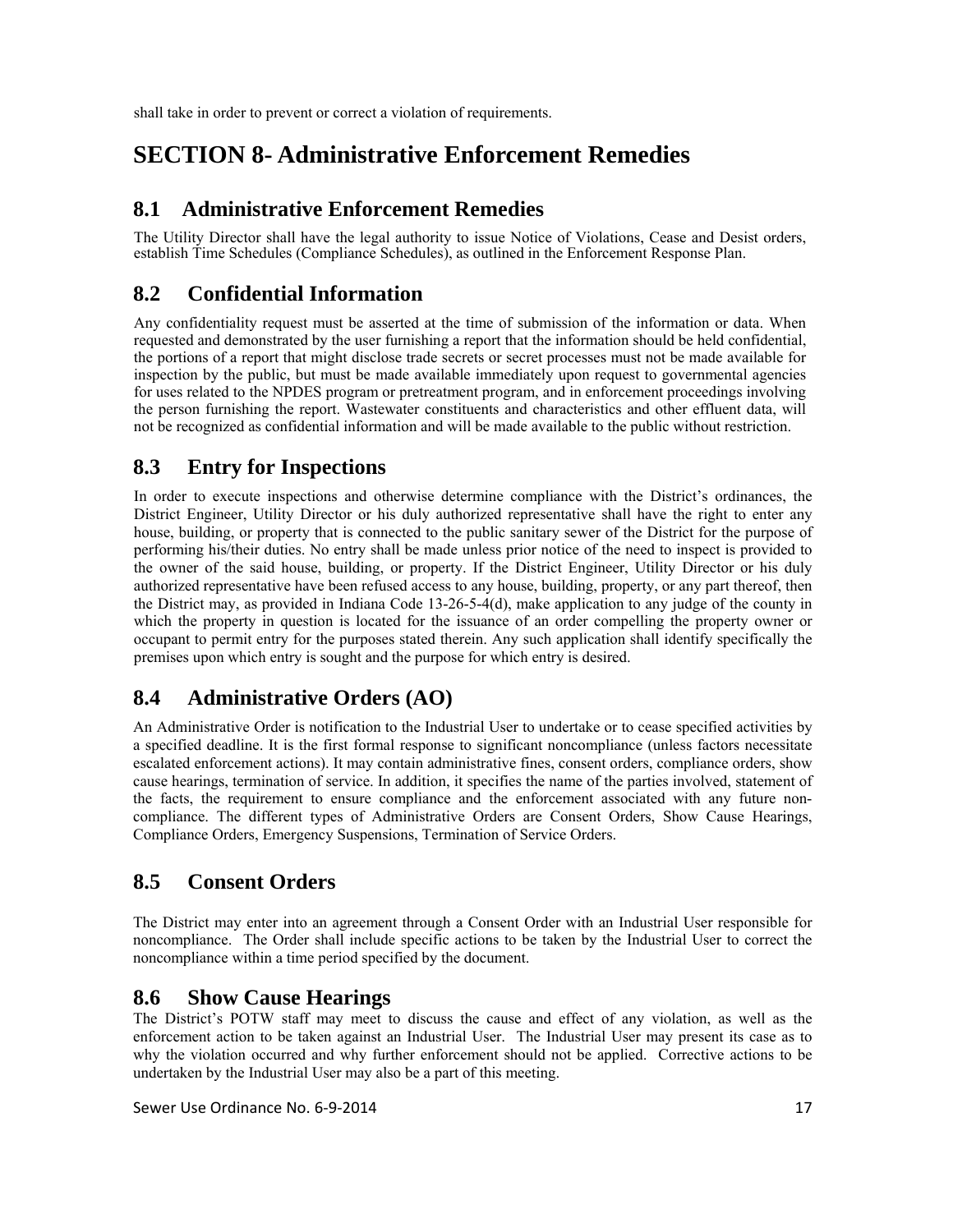# **8.7 Compliance Orders**

The District may issue and establish a Compliance Order for an Industrial User. A Compliance Order is a formal time and management schedule contained in an Enforcement Order, established for the noncompliant Industrial User to achieve compliance. It is established for existing Industrial Users to meet the categorical pretreatment standards or local standards. It contains increments of progress in the form of dates for the commencement and completion of major events leading to compliance. In addition, all compliance orders shall contain the following:

- 1. Monitoring requirements with the location for monitoring;
- 2. How the data will be used for evaluating compliance;
- 3. Enforcement associated with non-compliance;
- 4. Closure date after which Industrial User will be considered either non-compliant with the established compliance order, or evaluated for compliance.

# **8.8 Issuance of Cease and Desist Orders**

When the District finds that a discharge of wastewater has been taking place or is likely to take place in violation of this Ordinance, or reasonably appears to present an imminent endangerment to the health and welfare of the public, the environment, and/or which threatens to interfere with the operation of the POTW, the District, or Utility Director, may issue a "Cease and Desist" Order to halt or prevent any discharges of pollutants to the POTW. This Order may or may not include timetables or corrective actions.

### **8.9 Termination of Service**

The Utility Director or the Board may terminate an Industrial User's privilege to discharge non-domestic wastewater into the District's sewer system if an Industrial User presents imminent endangerment to the health or welfare of persons, or the environment; or threatens to interfere with the POTW's operations; or as an escalating enforcement action to a significant violation when a noncompliant Industrial User fails to respond adequately to previous enforcement actions. Termination of service may be accomplished by physical severance of the Industrial User's connection to the collection system, issuance of an Administrative Order (Cease and Desist Order) which compels the Industrial User to immediately terminate its discharge, or through a court ruling.

# **8.10 Emergency Suspension**

The Utility Director or the Board may immediately suspend a User's discharge, after informal notice to the user, whenever suspension is necessary to stop an actual or threatened discharge that reasonably appears to present or cause an imminent or substantial endangerment to the health or welfare of persons. After notice to the User and their opportunity to respond, the Utility Director may immediately suspend a User's discharge which threatens to interfere with the operation of the POTW, or presents an endangerment to the environment. Any User notified of a suspension of its discharge shall immediately stop or eliminate its contribution. In the event of a User's failure to immediately comply voluntarily with the suspension order, the Utility Director may take any steps necessary, including immediate severance of the sewer connection to prevent or minimize damage to the POTW, its receiving stream, or endangerment to any individuals. The Utility Director may allow the User to recommence its discharge when the User has demonstrated to the satisfaction of the Utility Director that the period of endangerment has passed.

Sewer Use Ordinance No. 6-9-2014 18 18 18 18 18 18 18 18 18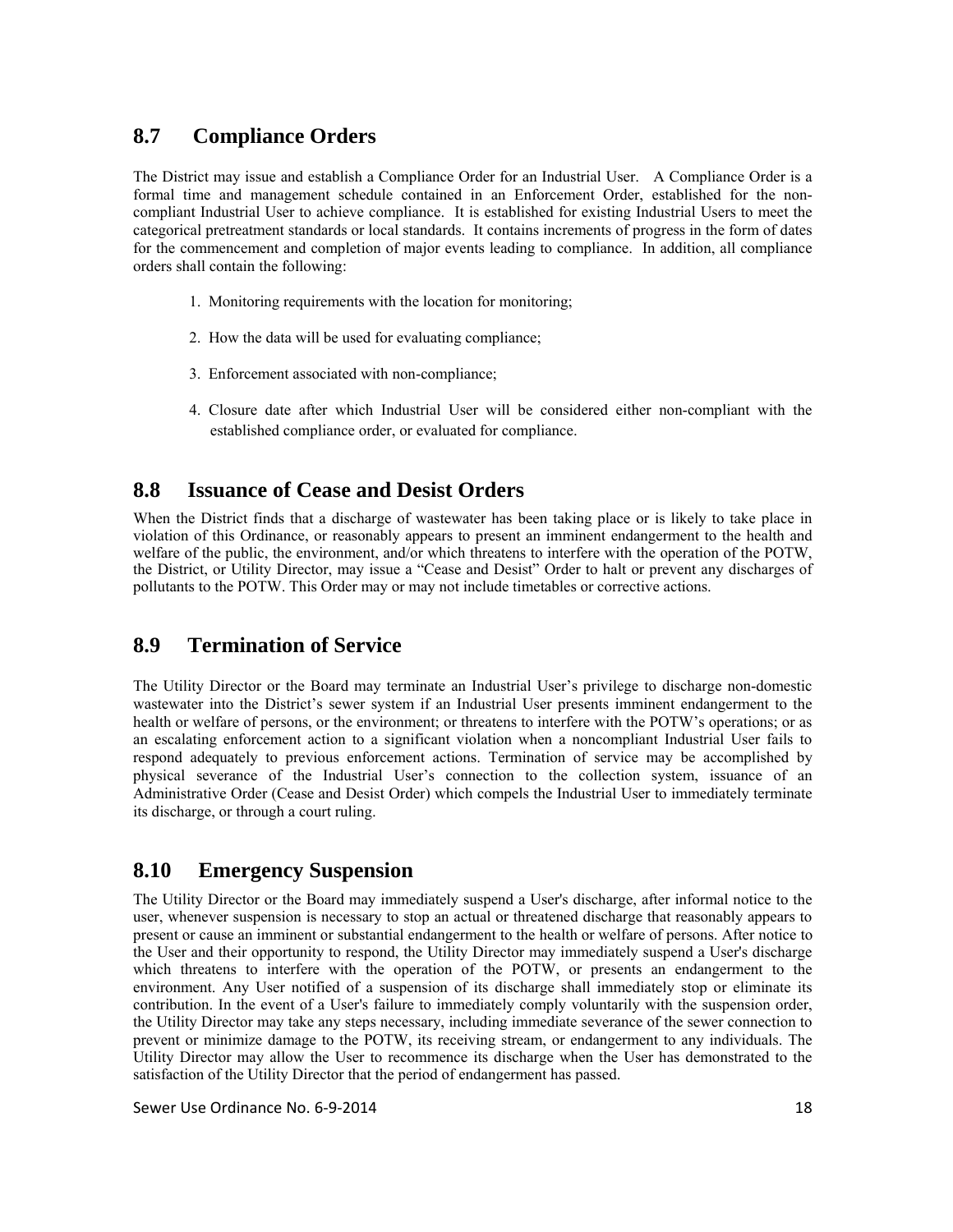# **8.11 Cost Recovery**

The District may recover costs from an Industrial User for expenses incurred as the result of the Industrial User's non-compliance. Costs may include items such as labor, mileage, laboratory, the repair and or the replacement of damaged sewer system parts, professional services and any other related expenditure by the District.

# **8.12 Administrative Appeals**

Any User affected by any decision, action or determination including Cease and Desist Orders, action of the Utility Director, interpreting or implementing the provisions of this Ordinance, any permit issued herein, or any action, decision or regulation of the Board adopted pursuant hereto, may file with the Board a written request for review and reconsideration within ten (10) days of such a decision, action or determination, setting forth in detail the facts supporting the User's request for reconsideration.

The appeal shall be heard by the Board at its next regularly scheduled meeting. The Utility Director's decision, action, or determination shall remain in effect during such period of reconsideration.

# **8.13 Enforcement Response Plan and Guide**

The District may develop an Enforcement Response Plan and an Enforcement Response Guide in order to meet future IDEM requirements. Such plan and guide will contain other provisions, restrictions and requirements which shall be in effect upon passage.

# **8.14 Referral to EPA or the State (IDEM).**

The District may refer violations to the State or EPA for criminal prosecution. Circumstances that may trigger EPA or State referrals include, but are not limited to, evidence or willfulness, evidence of negligence, and/or bad faith shown by the User. Referral to EPA or the State (IDEM) shall not be a bar against, or a prerequisite for, taking any other action against the User.

# **SECTION 9- Judicial Enforcement Remedies**

# **9.1 Injunction**

When the District finds that a discharge of wastewater is in violation of any part of this Ordinance, or otherwise causes or threatens to cause a condition of pollution or nuisance, the Board, on behalf of the District, may petition a court for the issuance of a preliminary or permanent injunction or both in restraining the continuance of such a discharge.

### **9.2 General Fees; Continuing Violations**

The commission of any act prohibited by this Ordinance or by lawful order of the Utility Director or lawful order or regulation of the Board, or the failure to perform any lawful order of the Utility Director or lawful order or regulation of the Board shall be a violation of this Ordinance. Except as otherwise provided in Section 11, the rate or charge for violation shall be a fee of no more than one thousand dollars (\$1,000). In the case of discharges into the sewerage system in violation of this Ordinance, any valid order, or regulation of the Board; each day of violation constitutes a separate offense.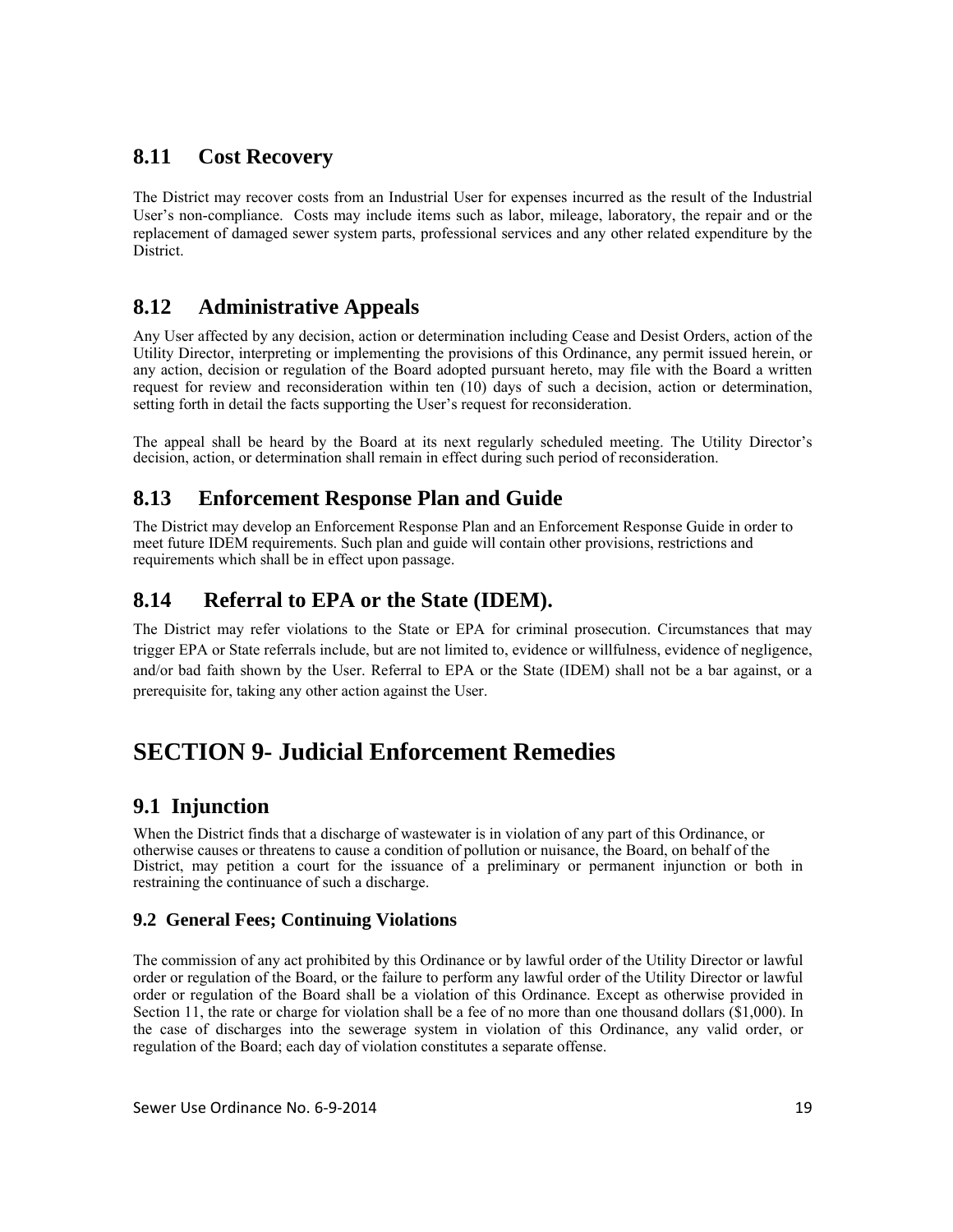# **SECTION 10-Reporting Requirements**

#### **10.1 Accidental Discharges**

A User shall notify the Utility Director immediately upon accidentally discharging chemicals, corrosive substances, or anything deleterious to the sewerage system or treatment process, or wastewaters in violation of this Ordinance, to enable countermeasures to be taken by the District to minimize damage to the sewerage system, treatment processes and the receiving steam.

This notification shall be followed within seven (7) days of the date of occurrence by a detailed written report, signed by the user, describing the causes of the accidental discharge and the measures being taken to prevent future similar occurrence.

#### **10.2 Falsifying of Information**

A person shall not knowingly make or submit to the District a false statement, representation, record, report, plan or other document required to be filed hereunder or under a duly adopted regulation of the Board, or voluntarily filed with the intent that the District rely thereon, or falsify, tamper with, or knowingly render inaccurate any monitoring, testing, measuring or timing device required or installed under these regulations. A person shall not during any monitoring or surveillance period, alter industrial processes or other activities for the purpose of rendering samples drawn or measurements taken during said monitoring or surveillance unrepresentative or uncharacteristic of normal operations, flows or concentrations or pollutants.

# **SECTION 11-Fees**

I

# **11.1 No FOG Pretreatment Device at a FOG Facility:**

| Violation                                           | NOV issued and 30 days to install a pretreatment<br>device. No fee.                                                                 |
|-----------------------------------------------------|-------------------------------------------------------------------------------------------------------------------------------------|
| Failure to Install                                  | $2na$ NOV with a \$500 fee with an additional 15 days<br>to install the pretreatment device.                                        |
| Failure to install after additional 15 day deadline | 3 <sup>rd</sup> NOV with a \$1,000 fee and a \$100 fee per day<br>of violation starting the day after the 15th day<br>deadline ends |

### **11.2 Violation of Cleaning Schedule for Grease Traps, Interceptors, or Oil-Water Separators:**

| 1st Violation | NOV and a \$100 fee                  |
|---------------|--------------------------------------|
| 2nd Violation | NOV with a \$200 fee                 |
| 3rd Violation | NOV with a \$400 fee                 |
| 4th Violation | NOV and Board review for enforcement |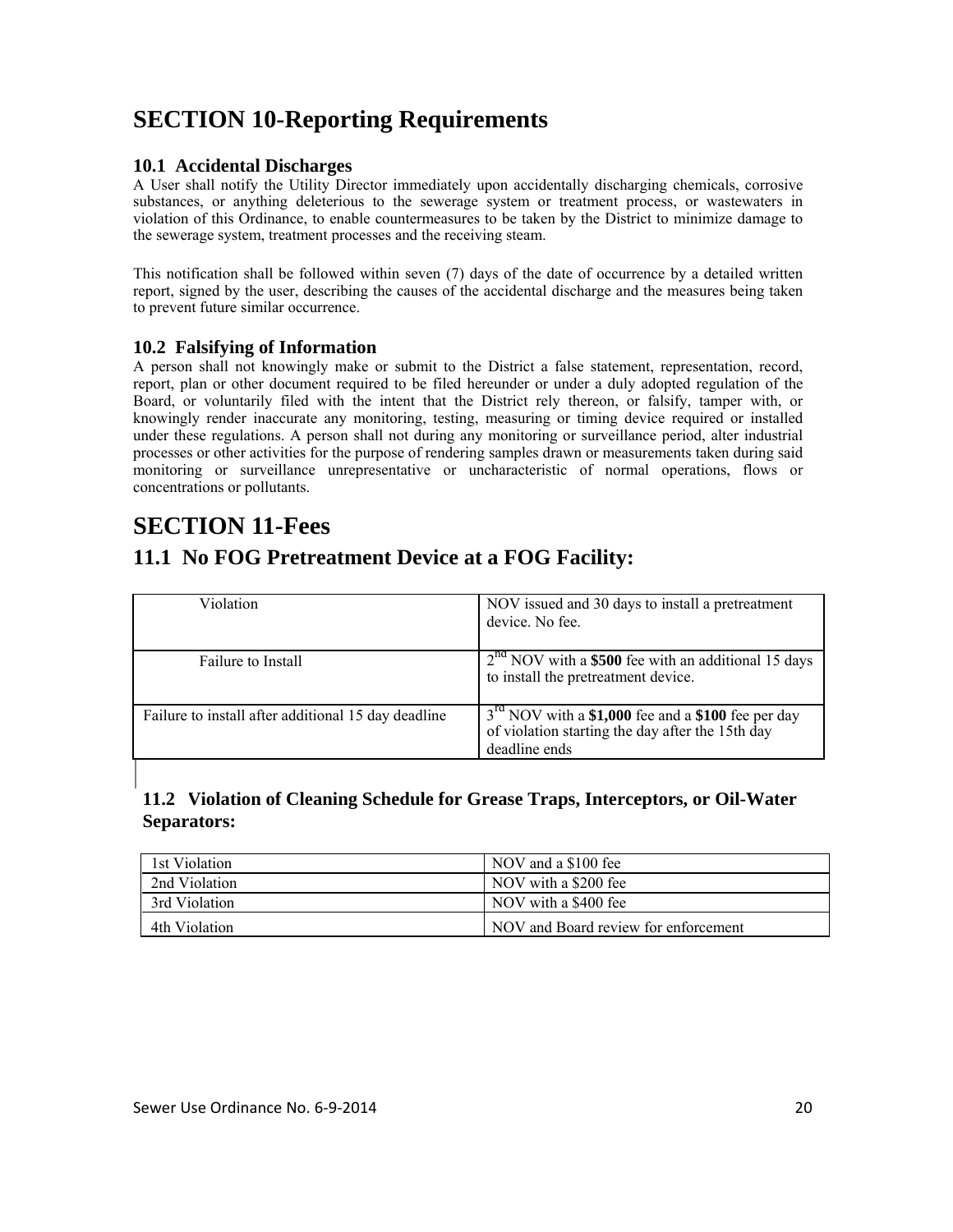### **11.3 Violation of Pretreatment Device Capacity of Grease Trap, Interceptor or Oil**

#### **Water Separator Exceeded the District Specified Limits:**

#### **1st Violation**

□NOV with a **\$200** fee and 5 business days to clean the device

 Failure to clean the device within 5 business days: □NOV with a **\$500** fee and 5 additional business days to clean the device

 Failure to clean the device after the second 5 day deadline: □NOV with an additional **\$500** fee and **\$100** fee per day of noncompliance

#### **2nd Violation**

□NOV with a **\$400** fee and 5 business days to clean the device

 Failure to clean the device within 5 business days: □NOV with a **\$500** fee and a **\$100** fee per day starting the day after the additional 5 of noncompliance

#### **3rd Violation**

□NOV with a **\$1,000** fee and 5 business days to clean the device

 Failure to clean the device within 5 business days: □NOV with a **\$500** fee and a **\$100** fee per day starting the day after the additional 5 days of noncompliance

#### **4th Violation**

□NOV and Board review for enforcement

#### **11.4 Failure to Report an Accidental FOG Discharge:**

A. NOV with a **\$100** fee per day from the date of discharge.

#### **11.5 Samples Determined to be Over the Limit of FOG Discharge:**

| 1st Violation | NOV with a \$200 fee and 5 business days to clean   |
|---------------|-----------------------------------------------------|
|               | the device.                                         |
| 2nd Violation | NOV with a \$400 fee and 5 business days to clean   |
|               | the device.                                         |
| 3rd Violation | NOV with a \$1,000 fee and 5 business days to clean |
|               | the device.                                         |
| 4th Violation | NOV and Board review for enforcement.               |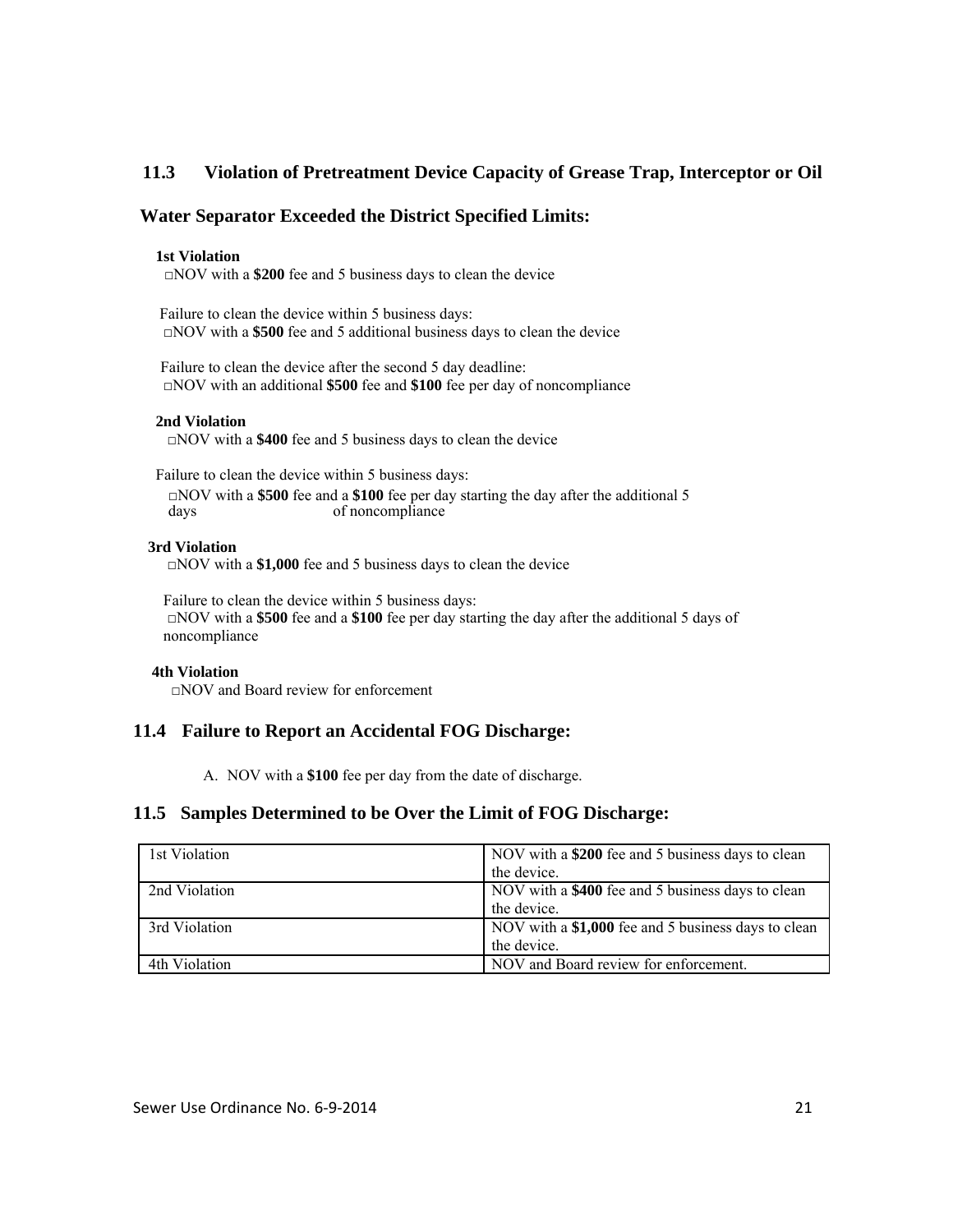### **11.6 Failure to Provide Logs, Files and Other Records during an Inspection**:

| 1st Violation | NOV and a \$100 fee                   |
|---------------|---------------------------------------|
| 2nd Violation | NOV with a \$200 fee                  |
| 3rd Violation | NOV with a \$400 fee                  |
| 4th Violation | NOV and Board review for enforcement. |

#### **11.7 Failure to Provide Quarterly Reports to the District:**

| Violation                                            | NOV and 5 business days to submit the report.    |
|------------------------------------------------------|--------------------------------------------------|
|                                                      |                                                  |
| Failure to provide the report within the 5 business  | NOV and a \$100 fee and an additional 5 business |
| days                                                 | days to submit the report.                       |
| Failure to submit the report within the additional 5 | NOV with a \$200 fee and a \$100 fee per day     |
| business days                                        | starting the day after the additional 5 days of  |
|                                                      | noncompliance.                                   |
|                                                      |                                                  |

#### **11.8 Refusal of FOG or Pretreatment Inspection:**

| 1st Violation | NOV with a \$500 fee                  |
|---------------|---------------------------------------|
| 2nd Violation | NOV with a \$1,000 fee                |
| 3rd Violation | NOV and Board review for enforcement. |

### **11.9 FOG Modification Fee:**

The Modification Request Form fee is fifty dollars (\$50)

# **11.10 Inflow and Infiltration Fees:**

- 1. Initial inflow and infiltration inspection-No charge.
- 2. Re-inspection, if necessary- \$100.00. Such charge(s) are due and payable upon invoice.
- 3. For all customers a \$20 per month sewer surcharge shall be imposed beginning thirty (30) days after the sale of the property if the I/I certification of compliance is not on file with the District, thirty (30) days after the documented deadline for the completion of inspection or thirty (30) days following notice of scheduled inspection, whichever is sooner.

#### **Non-Compliance**

4. The \$20 per month surcharges shall be in addition to any and all other fees or charges levied by the Board of Trustees, for a failed inspection, failure to schedule an inspection, or failure to make repairs or otherwise, as set forth within this Ordinance.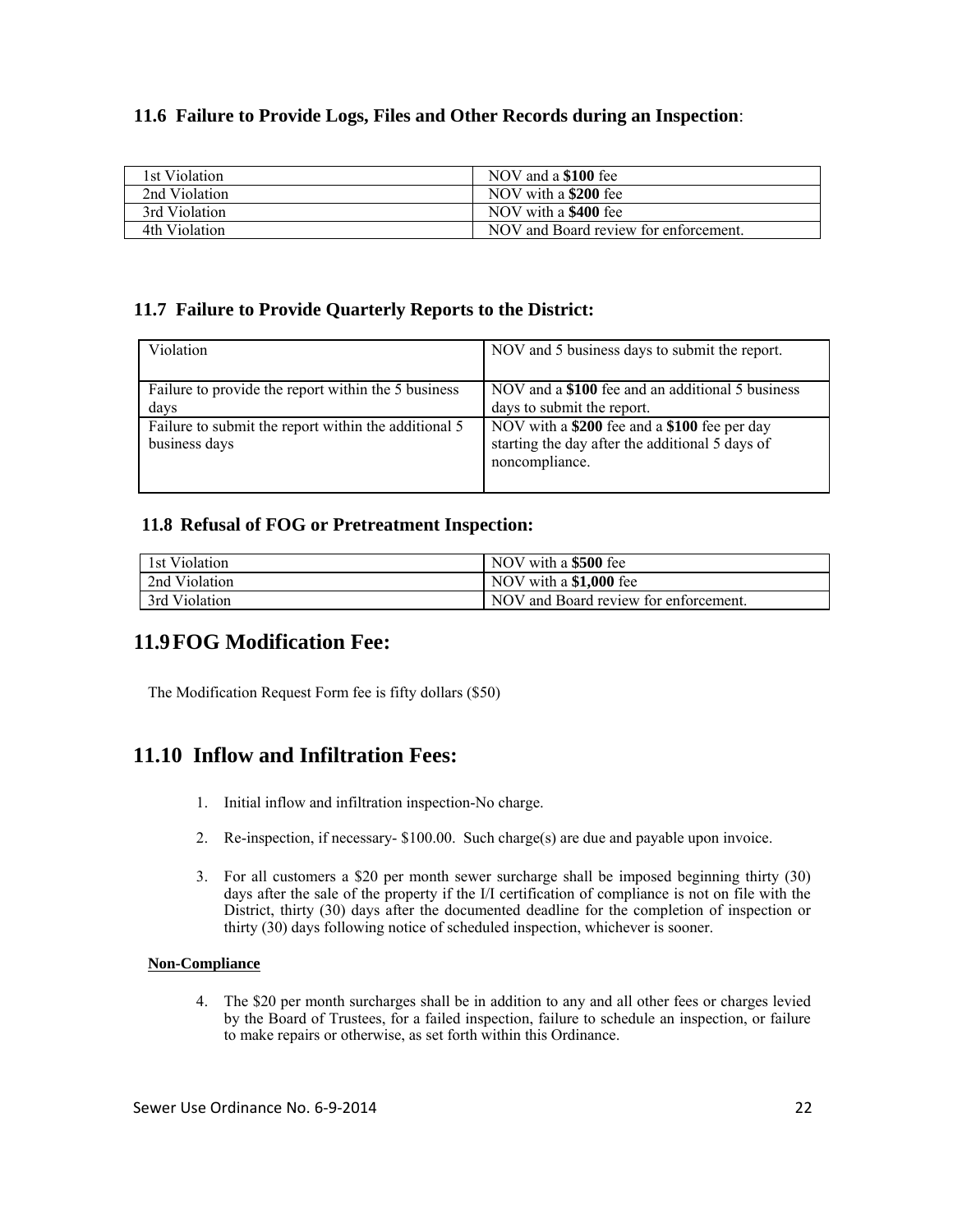# **11.11 Industrial Users Limits Violation Fees**

For violations of limitations set forth in Section 4.2 of this Ordinance, the District has the legal authority to impose a fine of at least \$1,000 per day, per violation, in accordance with 40 CFR 403.8(f)(1)(vi)(A), but no more than \$2,500 per day, per violation for a first violation and no more than \$7,500 per day, per violation for subsequent violations.

# **SECTION 12- Miscellaneous Provisions**

# **12.1 Special Agreements**

Special agreements and arrangements between the Board and any person within the District's territory may be established by the Board within the terms and intent of this Ordinance when, in the opinion of the Board, unusual or extraordinary circumstances compel special terms and conditions whereby an unusual wastewater may be accepted for treatment, subject to payment of applicable fees.

# **12.2 Effective Date**

The provisions of this Ordinance shall be in full force and in effect forthwith upon its passage and signing by the Board of Trustees.

# **12.3 Severability**

The invalidity of any section, clause, sentence or provision of this Ordinance shall not affect the validity of any other part of this Ordinance which can be given effect without such invalid part or parts.

# **12.4 Plans and Specifications**

All construction shall be designed and constructed in accordance to District details, specifications and District approved plans.

# **12.5 Testing & Certification**

All sewers shall be properly tested for infiltration in accordance with the procedure required by current state and/or District standards (whichever are more stringent). When construction is completed, the Design Engineer shall certify to the Board that the Facilities have been constructed in accordance with the Plans & Specifications and have passed the appropriate Infiltration/Exfiltration/Deflection Tests.

# **12.6 Inspection & Inspection Fee**

All new Facilities shall be inspected by the District's Inspector during construction of the Facilities to insure conformance to the Plans and Specifications and an acceptable system. This Inspection must include presence of the Inspector when the Infiltration Test is performed so he can attest to proper performance of the test. At least 48 hours notice of commencement of testing is required.

A fee shall be assessed to cover the cost of review of Plans and Specifications and inspection of the new Facilities. Such charge is due and payable at the time the Plans and Specifications are submitted for review. Current fees for this service are outlined in the District's rate ordinance.

# **12.7 District Details and Specifications**

All plans and construction shall be in compliance with the District's sanitary sewer details and specifications.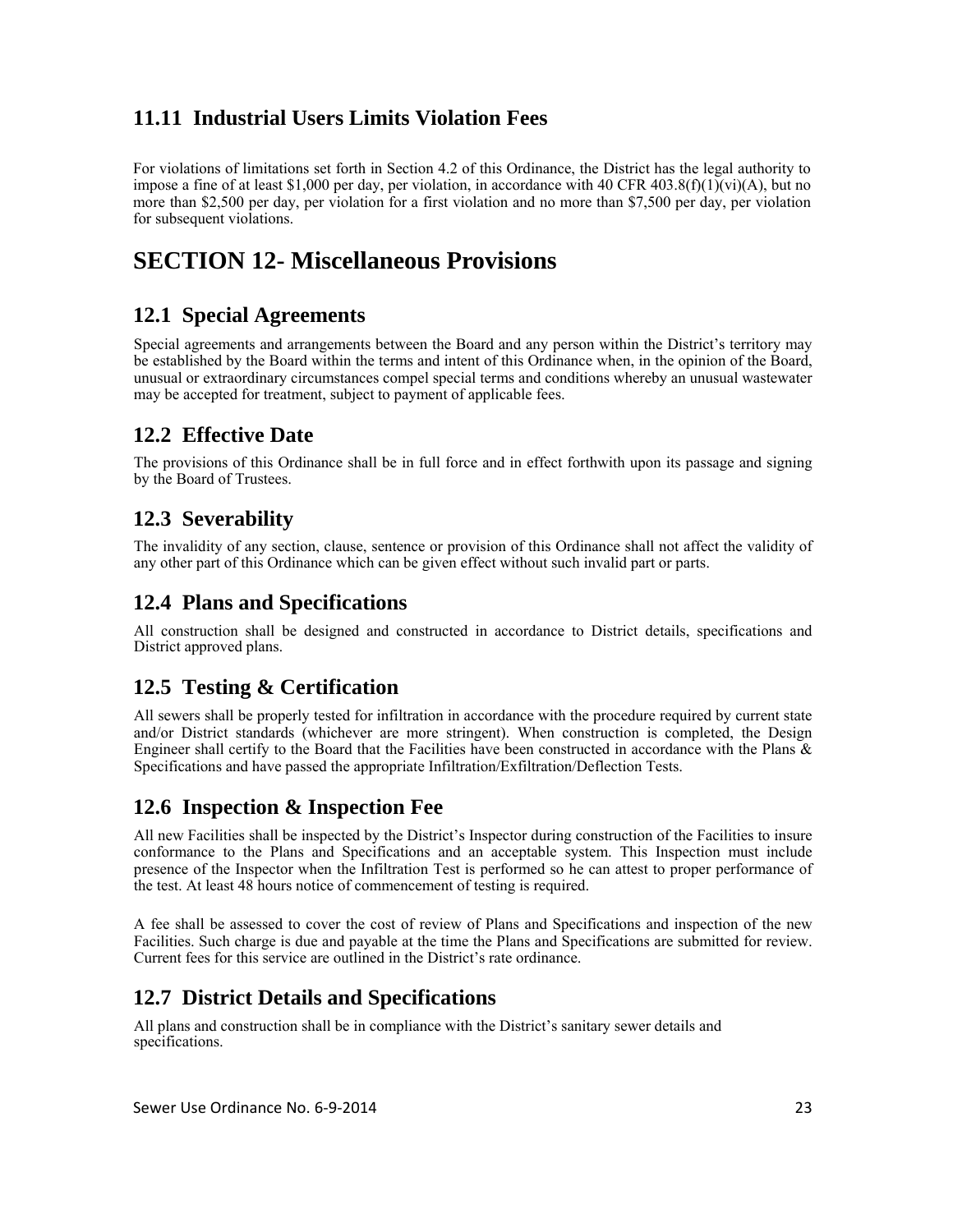# **SECTION 13- SPECIFIC DEFINITIONS**

**13.1** *ACT* or *THE ACT.* The Federal Water Pollution Control Act, also known as the Clean Water Act, as amended, 33 USC 1251 *et seq.* 

**13.2** *ADMINISTRATIVE ORDER (AO).*Is a notification to the Industrial User to undertake or to cease specified activities by a specified deadline. It is the first formal response to significant noncompliance (unless factors necessitate escalated enforcement actions). It may contain administrative fines, consent orders, compliance orders, show cause hearings, termination of service. In addition, it specifies the name of the parties involved, statement of the facts, the requirement to ensure compliance and the enforcement associated with any future non-compliance. The different types of Administrative Orders are Consent Orders, Show Cause Hearing, Compliance Orders, Emergency Suspensions, Termination of Service Orders.

**13.3** *AMMONIA-NITROGEN.* Dissolved ammonia including NH3(aq)and NH4+,usually expressed as NH3-N.

**13.4** *BENEFICIAL USES.* These include, but are not limited to, domestic, municipal, agricultural and industrial use, power generation, recreation, aesthetic enjoyment, navigation, and the preservation and enhancement of fish, wildlife and other aquatic resources or reserves, and other uses, tangible or intangible, as specified by state or federal law.

**13.5** *BOARD*. The Board of Trustees of the Clay Township Regional Waste District. It is the governing body of the District.

**13.6** BIOCHEMICAL OXYGEN DEMAND. (BOD) of sewage, sewage effluent, polluted waters or industrial wastes shall mean the quantity of dissolved oxygen in milligrams per liter required during stabilization of the decomposable organic matter by aerobic biochemical action under standard laboratory procedures for five (5) days at 20 degrees Celsius. The value of the 5-day test for Biochemical Oxygen Demand, as described in the latest edition of "Standard Methods for the Examination of Water and Wastewater."

**13.7** *CATEGORICAL STANDARDS.* National Categorical Pretreatment Standards or Pretreatment Standards.

**13.8** CHEMICAL OXYGEN DEMAND. (COD) of sewage, sewage effluent, polluted waters or industrial wastes is a measure of the oxygen equivalent of that portion of the organic matter in a sample that is susceptible to oxidation by a strong chemical oxidant. The value of the test for Chemical Oxygen Demand, as described in the latest edition of "Standard Methods for the Examination of Water and Wastewater."

**13.9** *COMPATIBLE POLLUTANTS*.Wastewater having or containing, (a) measurable biochemical oxygen demand, (b) suspended solids, (c) pH, (d) fecal coliform bacteria, or (e) additional pollutants identified or defined in the National Pollutant Discharge Elimination System (NPDES) Permit for the treatment plant that was designed to treat the pollutants.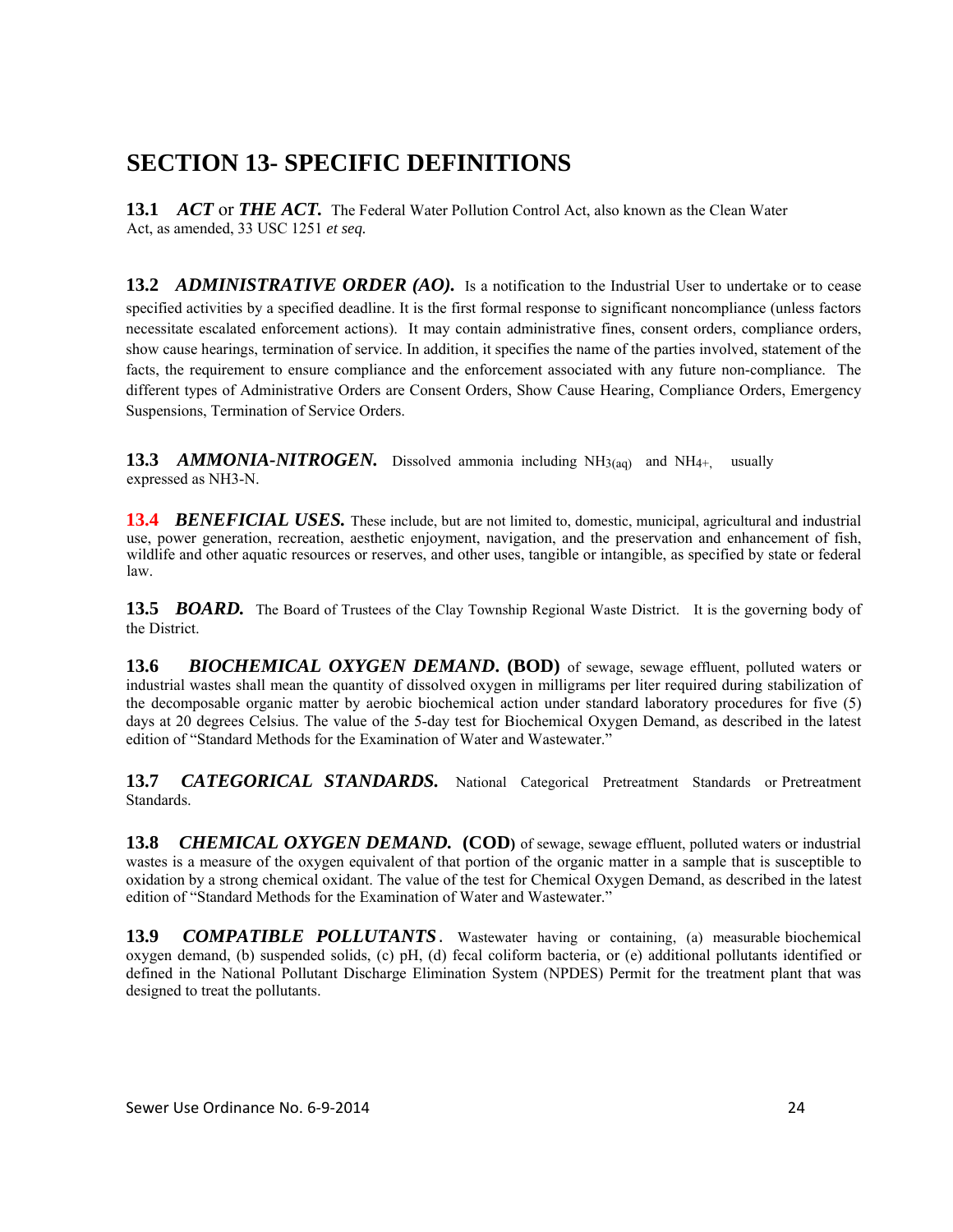**13.10** *COMPLIANCE ORDERS*. These types of orders establish formal time and management schedules in an enforcement order, for non-compliant Industrial Users to achieve compliance. It is established for existing Industrial Users to meet the categorical pretreatment standards or local standards. It contains increments of progress in the form of dates for the commencement and completion of major events leading to compliance.

**13.11** *CONSENT ORDER.* A formal agreement established between the District and an Industrial User responsible for noncompliance. Such documents shall include specific actions to be taken by the Industrial User to correct the noncompliance within a time period specified by the document.

**13.12** *CONSTITUENTS AND CHARACTERISTICS.* The chemical, physical, bacteriological and radiological properties, including volume, flow rate and such other properties which serve to define, classify or measure the contents, quality, quantity and strength of wastewater.

**13.13** *CONTROL AUTHORITY* **(CA)***.* Unless otherwise stated directly, means the Commissioner of the Indiana Department of Environmental Management.

**13.14** *COST RECOVERY*. Costs such as labor, mileage, laboratory, the repair and or the replacement of damaged sewer system parts, professional services and any other related expenditure by the District that are incurred as a result of an Industrial User's non-compliance.

**13.15** *DIRECT DISCHARGE.* The discharge of treated or untreated wastewater directly to the Waters of the **State** 

**13.16** *DISSOLVED SOLIDS.*Those solids in water that are in a solution.

**13.17** *DISTRICT.* The municipal corporation established by order of IDEM dated June 3, 1975 to provide sewer service under the name Clay Township Regional Waste District.

**13.18** *DOMESTIC DISCHARGER*. A User that discharges wastewater to the sewerage system that originates from predominately, the human metabolism and household activities.

**13.19** *EFFLUENT.* The water, together with any wastes, that may be present flowing out of a drain, sewer, receptacle or outlet.

**13.20** *ENVIRONMENTAL PROTECTION AGENCY* or *EPA* or *USEPA.*The United States Environmental Protection Agency.

**13.21** *FECAL COLIFORM BACTERIA*. Any of a number of organisms common to the intestinal tract of man and animals, whose presence in sanitary sewage is an indicator of pollution.

**13.22** *FLOATABLE FOG.* Oil, fat or grease in a physical state, such that it will separate by gravity from wastewater by treatment in a pretreatment facility approved by the District.

**13.23** *FOG.* (All Fats, Oils and Grease, Petroleum Products and By-Products.) Fats, Oils and Grease as found in food service facilities include but are not limited to, any substance such as vegetable or animal product that is used in, or is a byproduct of, the cooking or food preparation process, and that turns or may turn viscous or solidifies with a change in temperature or other conditions. Petroleum, Oils and Grease as found in auto service facilities include but are not limited to any substance such as petroleum oil, non-biodegradable cutting oil or products of mineral oil origin that is used in, or is a by-product of, an automotive process. These substances are detectable and measurable using analytical test procedures established in 40 CFR 136, as may be amended from time to time.

Sewer Use Ordinance No. 6‐9‐2014 25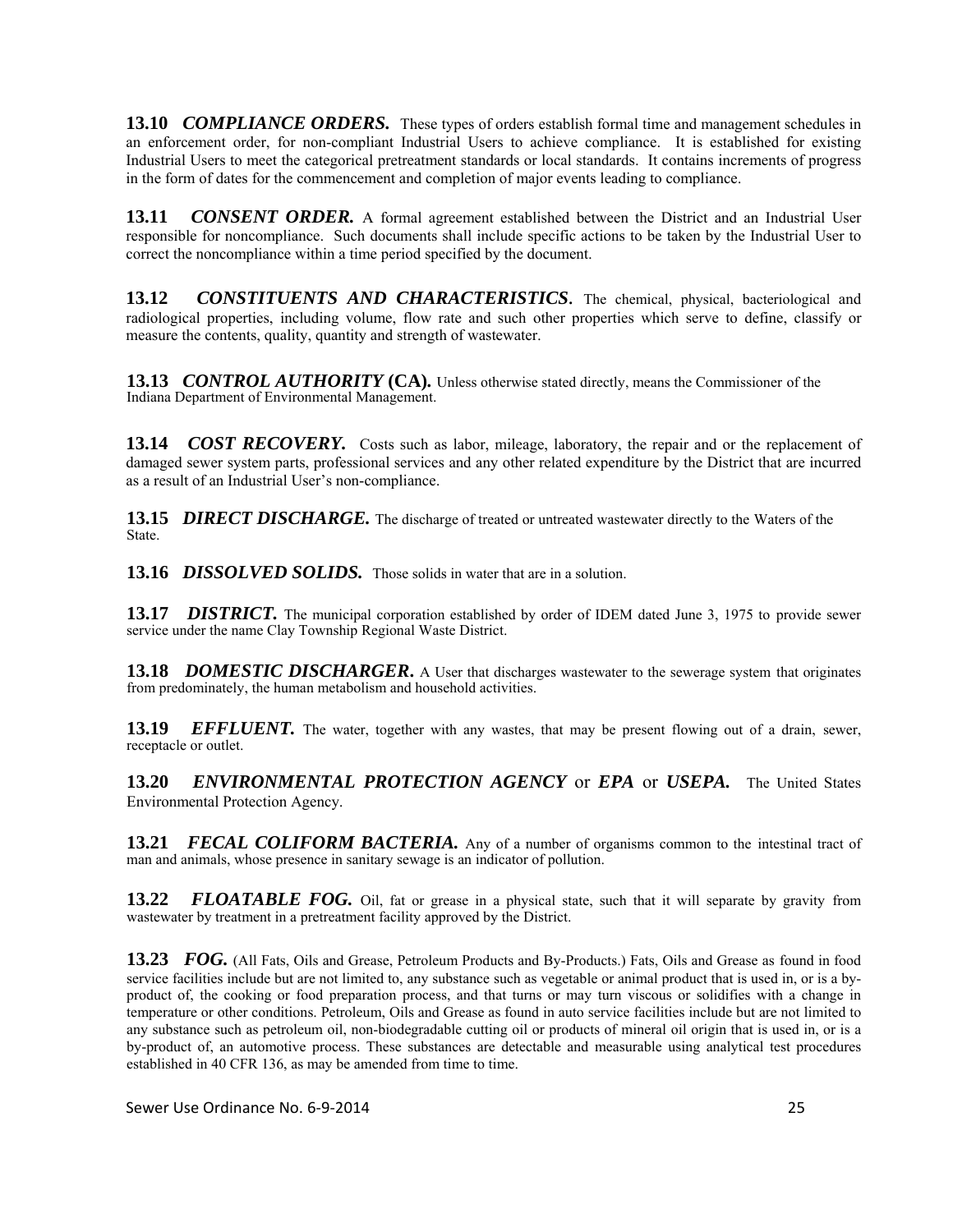**13.24** *FOG Committee.* District Engineer, Plant Supervisor and Pretreatment Compliance Specialists.

**13.25** *FOG Facility.* Any non-domestic User or combination of Users that generates FOG.

**13.26** *FOG Management Program.* The program as set forth in this Ordinance.

13.27 *FOG Pretreatment Device*. Includes oil-water separators, grease traps, grease interceptors.

**13.28** *GARBAGE.* Solid wastes from the domestic and commercial preparation, cooking and dispensing of food, and from the handling, storage and sale of produce.

**13.29** *GREASE INTERCEPTOR.* An outdoor, watertight receptacle utilized to intercept, collect, and restrict the passage of grease and food particles into the POTW to which the receptacle is directly or indirectly connected, and to separate and retain grease and food particles from the wastewater discharged by a facility. An interceptor shall have a capacity of at least 1,000 gallons to serve one or more fixtures and shall be located outside the building.

**13.30** *GREASE TRAP.* An indoor, watertight receptacle utilized to intercept, collect, and restrict the passage of grease and food particles into the POTW to which the receptacle is directly or indirectly connected, and to separate and retain grease and food particles from the wastewater discharged by a facility. A maximum of four (4) fixtures shall be connected to a grease trap.

**13.31** *INCOMPATIBLE POLLUTANTS.* Any pollutants not classified as compatible pollutants.

**13.32** *INDIANA DEPARTMENT OF ENVIRONMENTAL MANAGEMENT or IDEM.* The state agency that is responsible for administering environmental programs in the State of Indiana.

**13.33** *INDIRECT DISCHARGER.* A non-domestic discharger introducing pollutants into a POTW, regardless of whether the discharge is physically within or without the territory of the District.

**13.34** *INDUSTRIAL USER.* This term refers to any user including an indirect discharger and does not apply to any User who contributes only domestic wastewater that originates from the human metabolism and household activities.

**13.35** *INDUSTRIAL WASTES.* Any solid, liquid or gaseous substance or form of energy discharged, permitted to flow into or enter the sewerage system or ground from an industrial, manufacturing, commercial or business process or from the development, recovery or processing of any natural resources carried on by any person and shall further mean any waste from an industrial user, but not including sanitary sewage or storm water.

**13.36** *INFILTRATION.* The water other than wastewater that enters the sewerage system directly or via private sewers, building drains and building sewers connected therewith, from the ground, through such means as, but not limited to, defective pipe joints, connections, or manhole walls.

**13.37** *INFLOW.* Water other than wastewater that enters the sewerage system from sources including but not limited to, cellars, yard areas, foundation drains, sump pumps, drains from springs and swampy areas, manhole areas, cross connections between storm and sanitary sewers, catch basins, cooling towers, storm water, surface runoff, street water or drainage.

**13.38** *INSPECTOR.* A person authorized by the Board or the Utility Director to perform inspection duties assigned to him by either the Board or Utility Director.

**13.39** *INTERFERENCE.* A discharge that, alone or in conjunction with a discharge or discharges from other sources, does one (1) of the following:

Sewer Use Ordinance No. 6‐9‐2014 26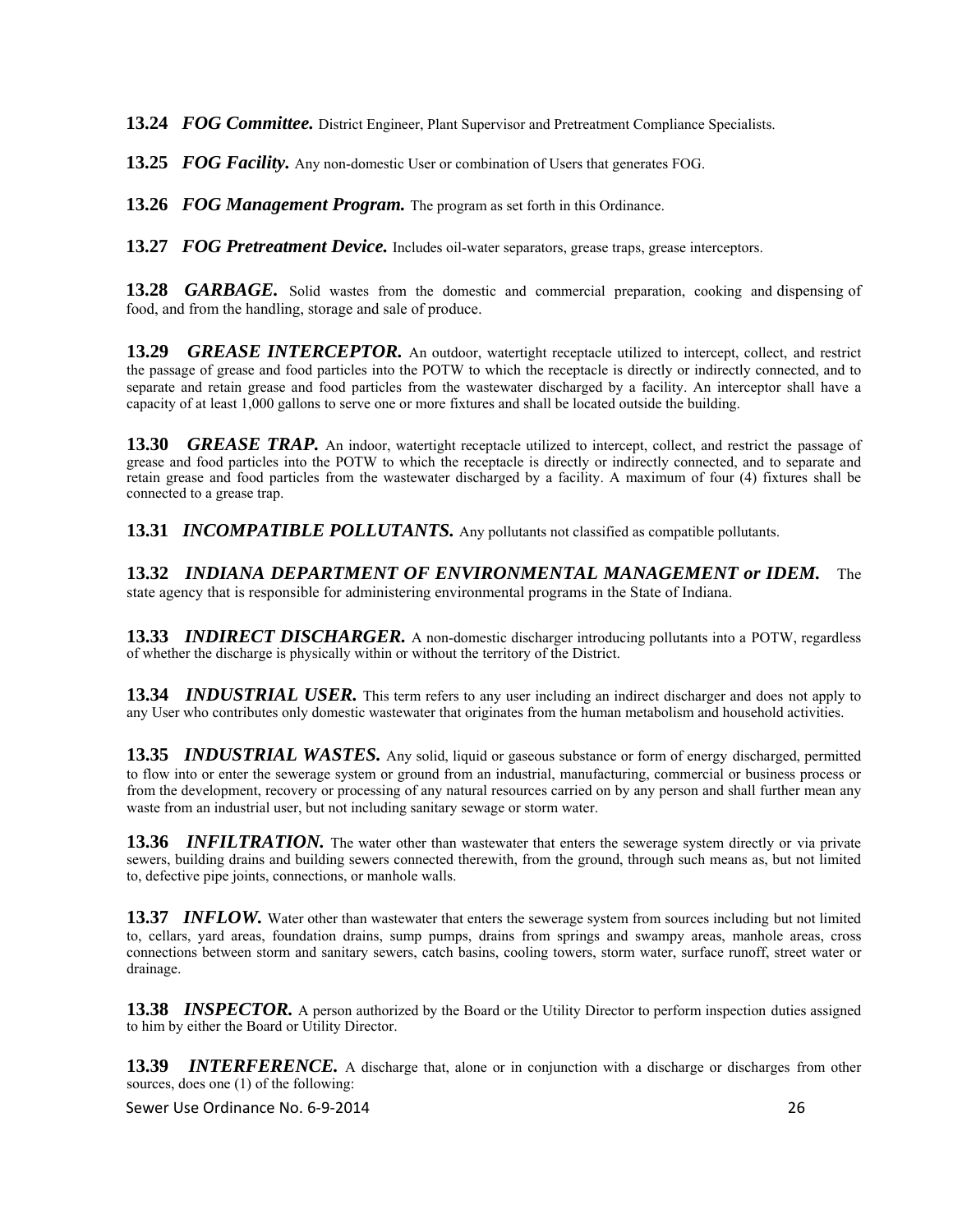(1) Inhibits or disrupts the POTW, its treatment processes or operations, its sludge processes, or its selected sludge use or disposal methods.

(2) Causes a violation of any requirement of the POTW's NPDES permit, including an increase in the magnitude or duration of a violation.

(3) Prevents the use of the POTW's sewage sludge or its sludge disposal method selected in compliance with the following statutory provisions, regulations, or permits issued thereunder or more stringent state or local regulations:

(a) Section 405 of the Clean Water Act (33 U.S.C. 1345).

(b) The Solid Waste Disposal Act (SWDA) (42 U.S.C. 6901), including:

(A) Title II, more commonly referred to as the Resource Conservation and Recovery Act (RCRA); and

(B) the rules contained in any state sludge management plan prepared pursuant to Subtitle D of the SWDA (42 U.S.C. 6941).

- (c) The Clean Air Act (42 U.S.C. 7401).
- (d) The Toxic Substances Control Act (15 U.S.C. 2601).

**13.40** LATERAL SEWER. The extension from the building or dwelling drain to the sewerage system or other place of disposal.

**13.41** *MAY*. May means that the act referred to is both permissible and approved, but not required.

**13.42** *MEDICAL WASTE*. Isolation wastes, infectious agents, human blood and blood products, pathological wastes, sharps, body parts, contaminated bedding, surgical wastes, potentially contaminated laboratory wastes, and dialysis wastes.

13.43 **MODIFICATION REQUEST FORM.** A form provided by the District for the User to complete in order to be considered for a FOG modification.

**13.44** *NATIONAL CATEGORICAL PRETREATMENT STANDARDS* or *PRETREATMENT STANDARDS.* Any regulation containing pollutant discharge limits promulgated by the EPA in accordance with § 307(b) and (c) of the Act (33 USC 1347), which applies to a specific category of industrial users.

**13.45** *NATIONAL POLLUTION DISCHARGE ELIMINATION SYSTEM PERMIT* or *NPDES PERMIT.* A permit issued under the National Pollutant Discharge Elimination System for discharge of wastewaters to the Waters of the United States pursuant to § 402 of the Act (33 USC 1342), or Pub. L. 92-500.

**13.46** *NON-DOMESTIC DISCHARGER.* A User that discharges wastewater to the sewerage system that does not originate strictly from the human metabolism and household activities.

**13.47** *NON-COMPLIANCE*. A violation or failure to comply with this Ordinance.

**13.48** *NOTICE OF VIOLATION* **(NOV)***.* A written document provided to the User describing any violation or failure of compliance to this Ordinance.

**13.49** *NUISANCE.* Any substance that is injurious to health or offensive to the senses or an obstruction to the free use of property so as to interfere with the comfort or enjoyment of life or property.

13.50 OIL-WATER SEPARATOR. A device which utilizes the difference in density between oil, petroleum products or chemical products, and water for removal.

**13.51** *pH*. The measure of the relative acidity or alkalinity of water and is defined as the negative logarithm (base 10) of the hydrogen ion concentration.

Sewer Use Ordinance No. 6-9-2014 27 27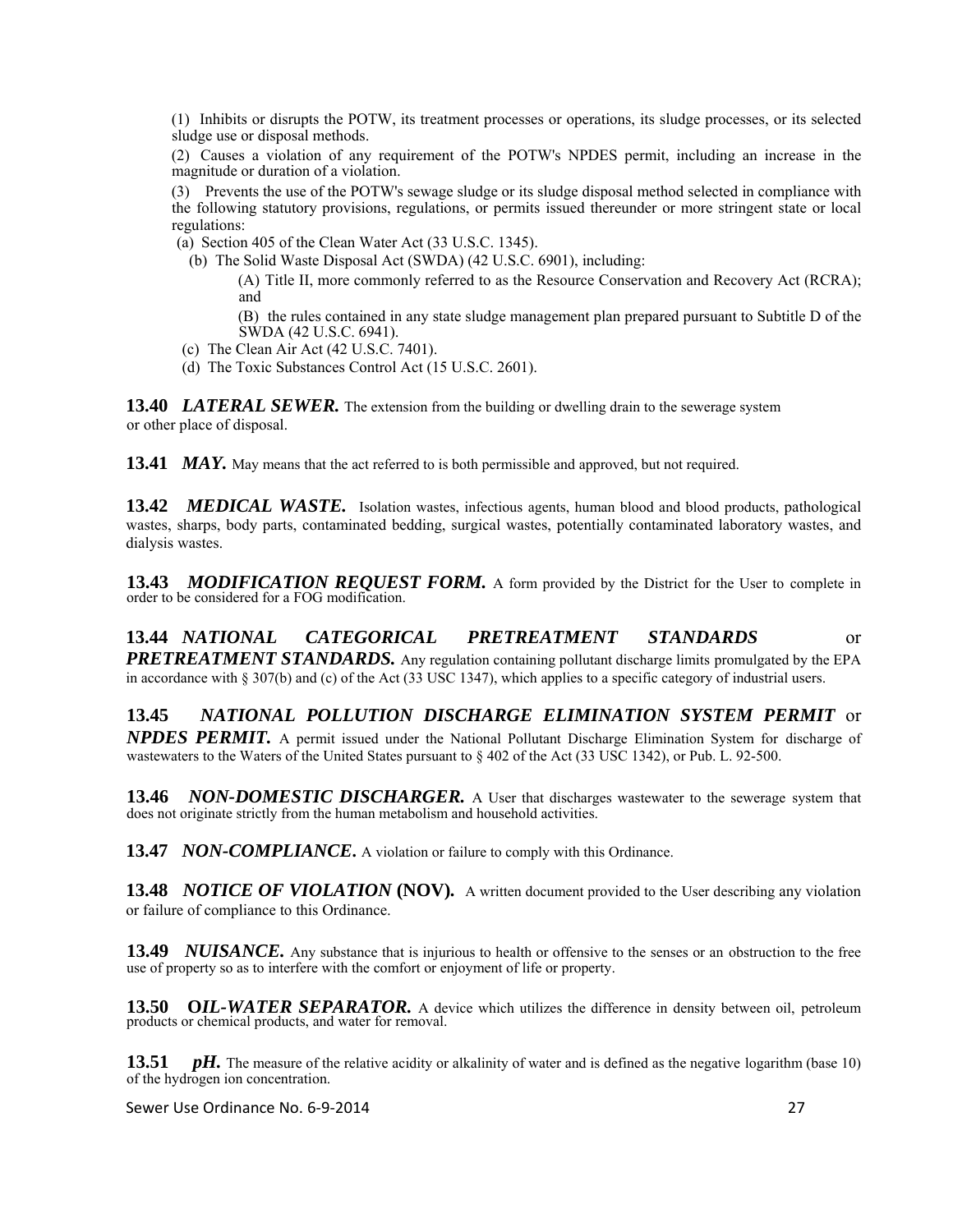**13.52** *PASS THROUGH.* A discharge proceeding through a POTW into Waters of the State in quantities or concentrations that, alone or in conjunction with a discharge or discharges from other sources, are a cause of a violation of any requirement of the POTW's NPDES permit, including an increase in the magnitude or duration of a violation.

**13.53** *PERSON*. Any individual, firm, company, association, society, corporation, group or other entity.

**13.54** *POLLUTION*. An alteration of the quality of water by waste, contaminants or pollutants to a degree which renders such water unfit for beneficial use.

**13.55** *PRETREATMENT STANDARDS.* (a.) state pretreatment standards as established in 327 IAC 5-18-8; (b.) pretreatment standards for prohibited discharges, as established in 327 IAC 5-18-2; and (c.) National Categorical Pretreatment Standards incorporated by reference in 327 IAC 5-18-10.

**13.56** *PUBLICLY OWNED TREATMENT WORKS (POTW).*A treatment works owned by the State, a municipality or a regional sewer district, except that it does not include pipes, sewers or other conveyances not connected to a facility providing treatment. The term includes any devices and systems used in the storage, treatment, recycling and reclamation of municipal sewage or compatible industrial wastes. The term also includes sewers, pipes and other conveyances only if they convey wastewater to a POTW treatment plant. "POTW" also means the municipality or regional sewer district that has jurisdiction over the indirect discharges to and the discharges from such treatment works.

**13.57 PUBLIC SEWER.** A sewer owned by the District. These definitions are part of the public sewer:

(a) Collector sewer shall mean a sewer whose primary purpose is to collect wastewaters from individual point source discharges.

(b) Interceptor sewer shall mean a sewer whose primary purpose is to transport wastewater from collector sewers to a treatment facility.

(c) Force main shall mean a pipe in which wastewater is carried under pressure.

(d) Pumping station shall mean a station positioned in the public sewer system at which wastewater is pumped to a higher level.

13.58 **RECEIVING STREAM.** The water-body or water-bodies identified by the Indiana Department of Environmental Management as the receptor for a wastewater discharge.

**13.59** *SANITARY SEWAGE*. Sewage such as, and having the characteristics of, domestic sewage from dwellings (including apartment houses and hotels), office buildings, factories, industry or institutions, free from storm and surface water and industrial wastes.

**13.60** *SANITARY SEWER.* A sewer intended to carry only sanitary or sanitary and industrial waste waters from residences, commercial buildings, industrial plants and institutions.

**13.61** *SETTLED SOLIDS.* Particles of debris and fine matter heavy enough to settle out of wastewater. These particles of debris and fine matter can be a collection of hard materials including but not limited to dirt, ground stone, debris from sandblasting or other such grinding, swarf from metalworking, edible and inedible particles of food, disposable diapers, dental floss, sanitary napkins, prophylactics, rags and any other solid substances.

**13.62** *SEWER.* A pipe or conduit laid for carrying sanitary sewage or other liquids, and solids suspended or entrained therein.

Sewer Use Ordinance No. 6‐9‐2014 28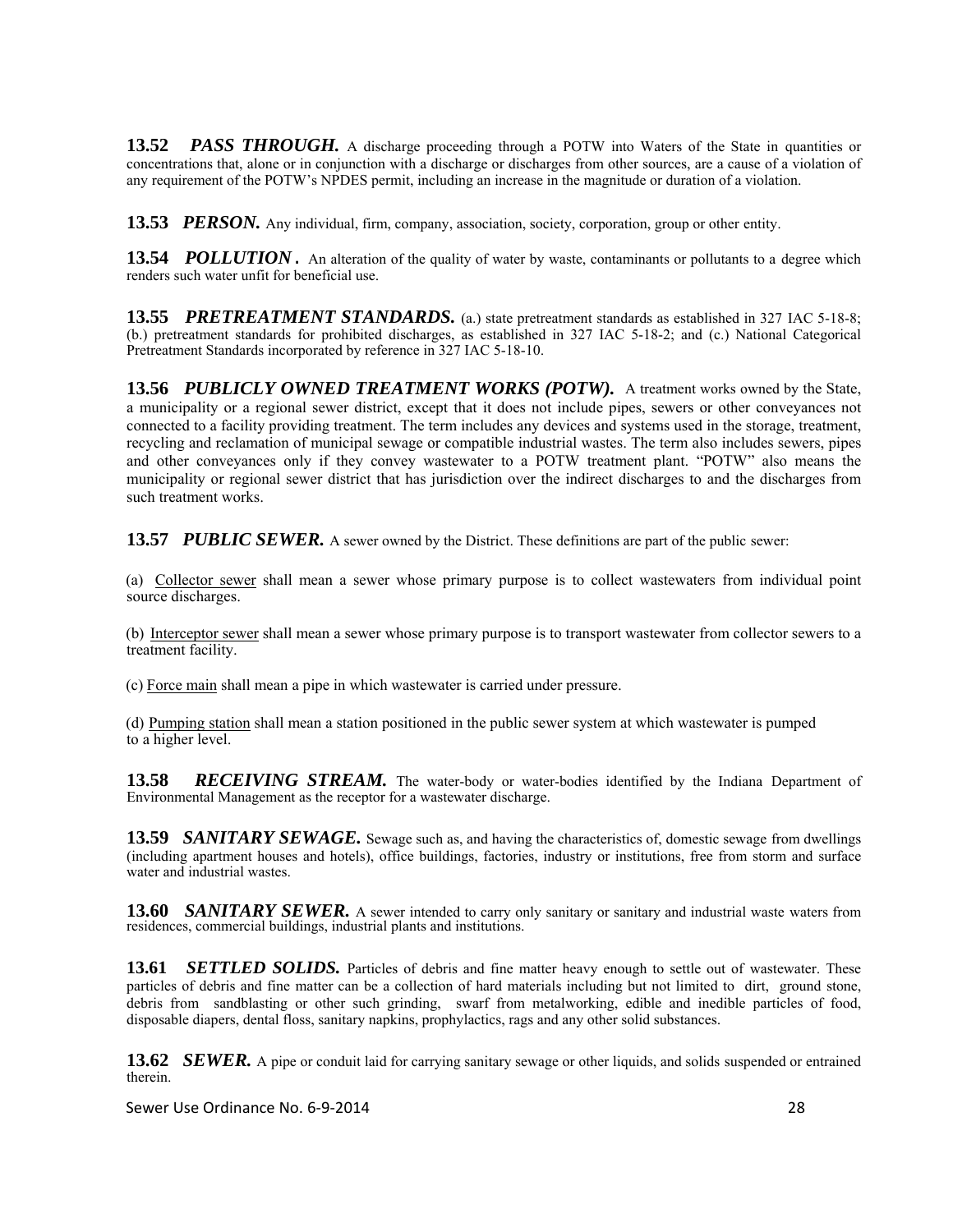**13.63** *SEWERAGE SYSTEM.* The network of publicly owned sewers and appurtenances used for collection, transporting, and pumping wastewater to the wastewater treatment plant (5) that serves the District.

13.64 **SHALL**. The act referred to is mandatory.

**13.65** *SHOW CAUSE HEARING*. is when an Industrial User and the District POTW staff meet to discuss the cause and effect of the violation, as well as the enforcement action to be taken against the Industrial User. The Industrial User may present its case as to why the violation occurred and why further enforcement should not be applied. Corrective actions to be undertaken by the Industrial User can also be a part of this meeting.

#### **13.66** *SIGNIFICANT INDUSTRIAL USER or SIU.* Means the following:

- (a) Industrial Users subject to categorical pretreatment standards under 327 IAC 5-18-10,
- (b) An Industrial User that:

(1) discharges an average of twenty-five thousand (25,000) gallons per day or more of process wastewater (excluding sanitary, noncontact cooling and boiler blowdown wastewater) to the POTW;

(2) contributes a process waste stream that makes up five percent (5%) or more of the average dry weather hydraulic or organic capacity of the POTW treatment plant; or

(3) is designated as a Significant Industrial User by the Control Authority or District on the basis that the industrial user has a reasonable potential to: (A.) adversely affect the POTW's operation; (B.) violate a pretreatment standard; or (C.) violate a requirement of 327 IAC 5-19-3.

(c) The Control Authority may, on its own initiative or in response to a petition received from an Industrial User or a POTW and in accordance with 327 IAC 5-19-3( $\dot{6}$ ), determine that an Industrial User is not a Significant User if it does not meet (b.3) criteria listed above.

**13.67** *SLUG.* Any discharge of water or wastewater which, in concentration of any given constituent or in quantity of flow, exceeds, for any period of duration longer than ten (10) minutes, more than three (3) times the average twenty-fourhour (24-hour) concentration of flows during normal operation, and adversely affects the POTW.

**13.68** *STANDARD INDUSTRIAL CLASSIFICATION* or *SIC.* A United States government

system for classifying industries by a four-digit code.

**13.69** *STANDARD METHODS.* The laboratory procedures set forth in the latest edition, at the time of analysis, of *Standard Methods for the Examination of Water and Wastewater*, prepared and published jointly by the American Public Health Association, the American Water Works Association and the Water Environment Federation.

**13.70** *STATE.* The State of Indiana.

**13.71 STORM SEWER.** A sewer intended to carry only storm waters, surface runoff, street wash waters and drainage.

**13.72** *STORM WATER.* Water resulting from rain, melting or melted snow, hail or sleet.

**13.73 TERMINATION OF SERVICE.** To revoke an Industrial User's privilege to discharge non-domestic wastewater into the District's sewer system.

**13.74** *SUSPENDED SOLIDS.* Solids which either float on the surface of or are in suspension in water, sewage or other liquid and which are removable by laboratory filtration. Their concentration shall be expressed in milligrams per liter. Quantitative determinations shall be made in accordance with procedures set forth in Standard Methods.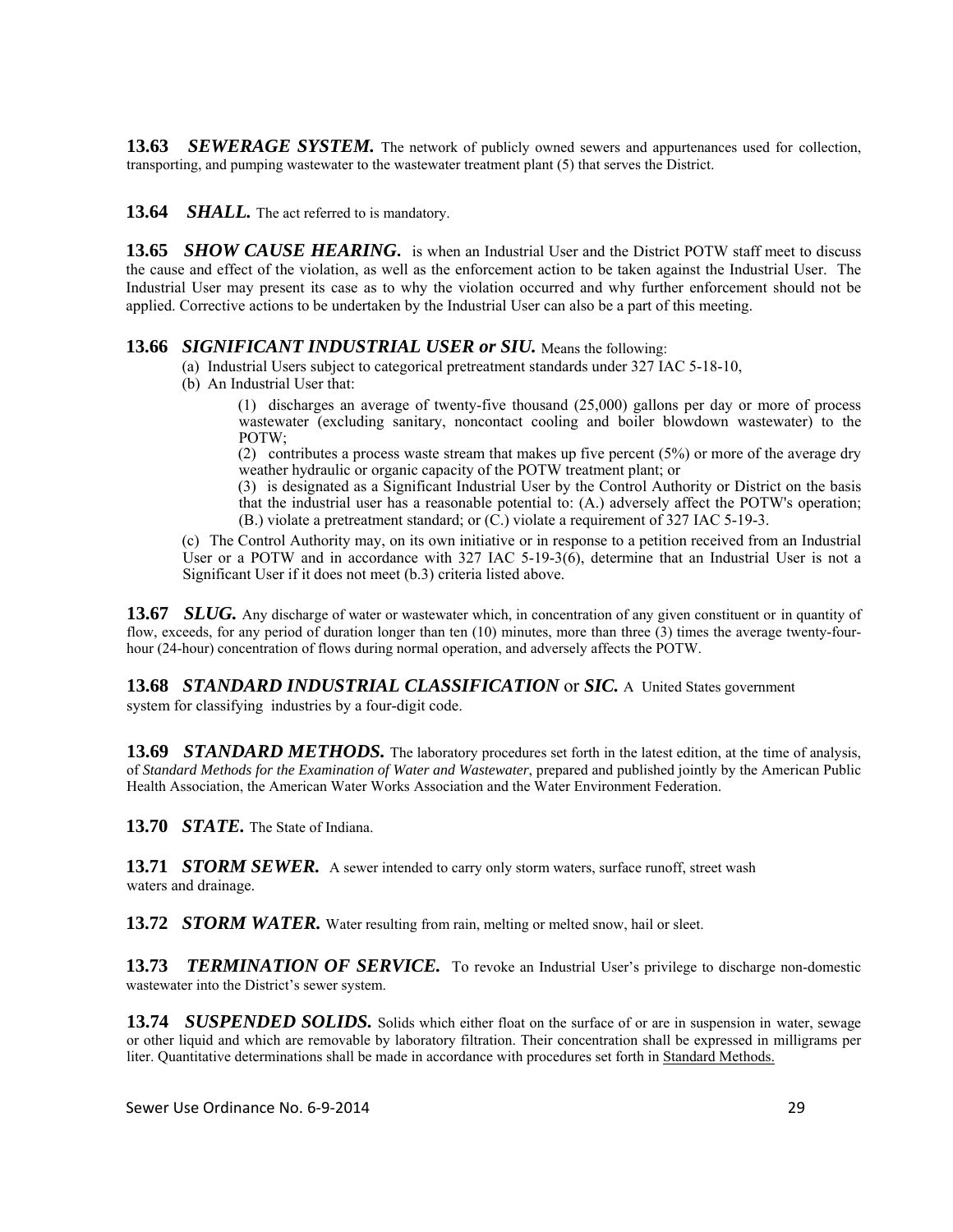**13.75** *TOTAL SUSPENDED SOLIDS.* **(TSS)** The value of the test for Total Suspended Solids, as described in the latest edition of *Standard Methods for the Examination of Water & Wastewater*.

**13.76** *TOXIC AMOUNT.* Concentrations of any pollutant or combination of pollutants which, upon exposure to or assimilation into any organism, will cause adverse effects such as cancer, genetic mutations and physiological manifestations, as defined in standards issued pursuant to  $\S 307(a)$  of the Act, 33 USC 1317(a).

**13.77** *TOXIC POLLUTANT.* Any pollutant or combination of pollutants listed as toxic in regulations promulgated by the Administrator of the EPA under the provisions of  $\S 307(a)$  of the Act, 33 USC 1317(a), or that has a deleterious impact on the operation of the POTW.

**13.78** *UNPOLLUTED WATER.* Water of quality equal to or better than the effluent IDEM criteria in effect, or water that would not cause violation of receiving water quality standards and would not be benefitted by discharge to the sanitary sewers and wastewater treatment facilities provided.

**13.79** *USER.* A person, including both the Owner and Occupant of real estate who introduces into or discharges into the sewerage system, any substance whatever.

**13.80 UTILITY DIRECTOR.** An individual appointed by the District to have management control and authority over operations of the District. The term can also refer to any individual designated to perform duties on behalf of the Utility Director as his authorized deputy, agent or representative.

**13.81** *WASTE.* Sanitary sewage and any and all other waste substances, liquid, solid, gaseous, or radio-active, associated with human habitation, or of human or animal origin, or from any producing, processing, manufacturing, or industrial operation of whatever nature, including such waste placed within containers of whatever nature prior to, and for purposes of, disposal.

**13.82** *WASTEWATER.* The water-carried waste from residences, business buildings, institutions and industrial establishments, singular or in any combination, together with such ground, surface and storm waters as may be present.

**13.83** *WASTEWATER TREATMENT PLANT (WWTP).* Any arrangement of devices and structures used by the District for treatment and disposing of sewage, sludge, and other sewage constituents and products. Same as a POTW.

**13.84** *WATERS OF THE STATE.* All streams, lakes, ponds, marshes, watercourses, waterways, wells, springs, reservoirs, aquifers, irrigation systems, drainage systems and all other bodies or accumulations of water, surface or underground, natural or artificial, public or private, which are contained within, flow through, or border upon the State or any portion thereof.